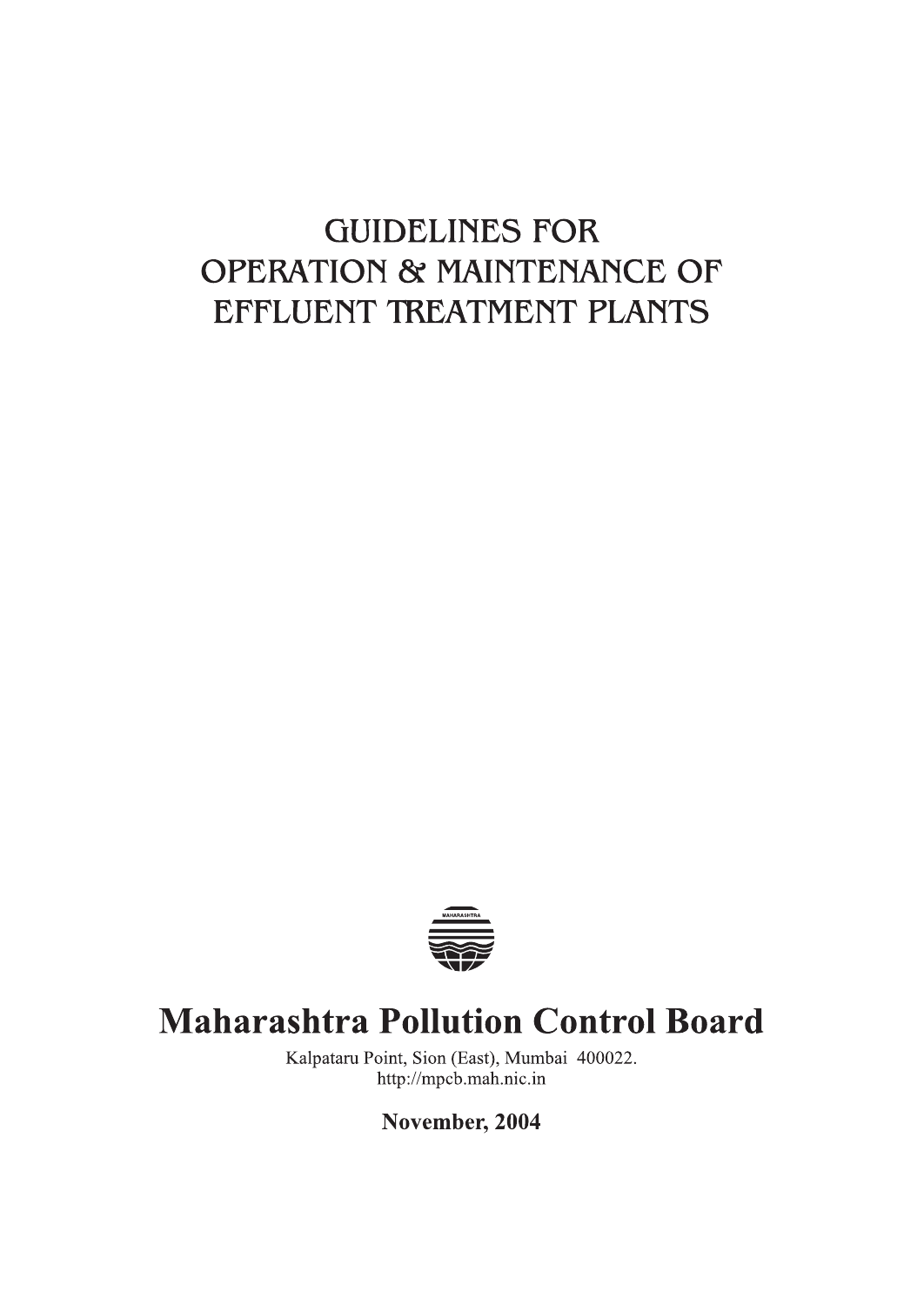

डॉ. दि. भा. बोराळकर सदस्य सचिव Dr. D. B. Boralkar **MEMBER SECRETARY** 

# महाराष्ट्र प्रदूषण नियंत्रण मंडळ

**MAHARASHTRA POLLUTION CONTROL BOARD** 

# **FOREWORD**

Proper operation and maintenance of waste water treatment plants is critically important in securing compliance of standards. Successful operation of effluent treatment plants also depend on proper selection of contractor. It is seen that many effluent treatment plants are not producing desired results due to inadequacies in proper operating systems in place as well as lack of technical capabilities of the operator.

The State Pollution Control Board has certain stake in proper operation and maintenance of the effluent treatment plants. Also, there is need to evolve quidelines/criteria for proper operation and maintenance of the effluent treatment plant as well as criteria for selection of its operator(s) in terms of their technical capabilities and experience in the relevant area.

Guidelines for operation and maintenance of waste water treatment plants has been prepared by MPCB in collaboration with Yashwantrao Chavan Academy of Development Administration, Pune. We propose to stipulate these guidelines through consent mechanism to all major industries as well as municipalities having their sewage treatment plants. Comments and useful criticism for improvement would be highly appreciated.

Dr. D. B. Boralkar

November 21, 2004

कल्पतरू पॉईंट, सायन सर्कल (पूर्व), मुंबई - ४०० ०२२. टेलि. : २४०१ ०७०६ फॅक्स : २४०२३५१६

ई-मेल: mpcb@vsnl.net • वेब साईट: http://mpcb.mah.nic.in

Kalpataru Point, Sion Circle, Sion (East), Mumbai - 400 022. Tel:2401 0706 Fax:2402 3516 E-mail: mpcb@vsnl.net • Website: http://mpcb.mah.nic.in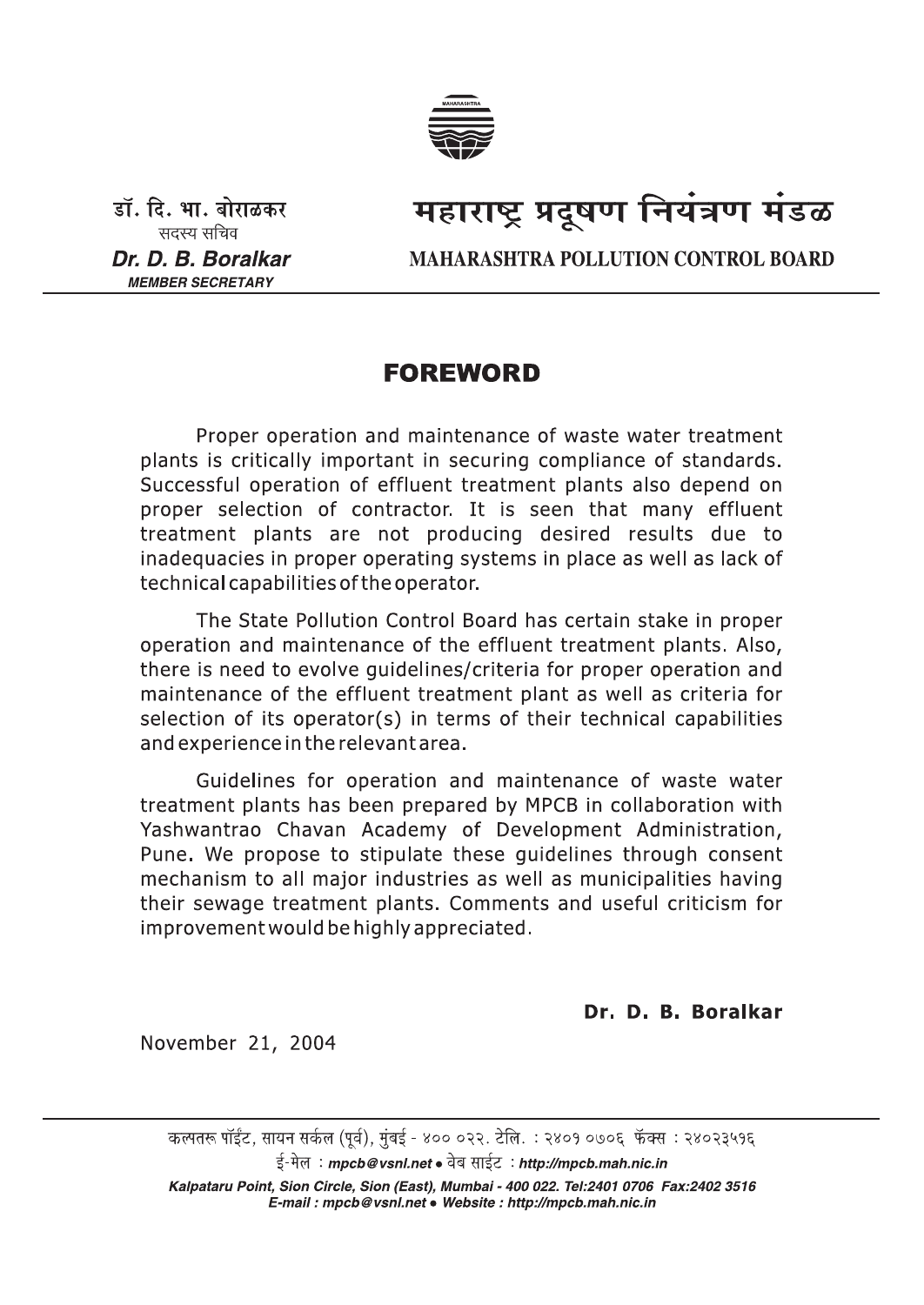# **INDEX**

| Safety in Handling of Corrosive substances such as Acids, Alkalis 25  |
|-----------------------------------------------------------------------|
|                                                                       |
|                                                                       |
| <b>CRITERIA FOR APPOINTING OPERATION &amp; MAINTENANCE AGENCY  38</b> |
|                                                                       |
|                                                                       |
|                                                                       |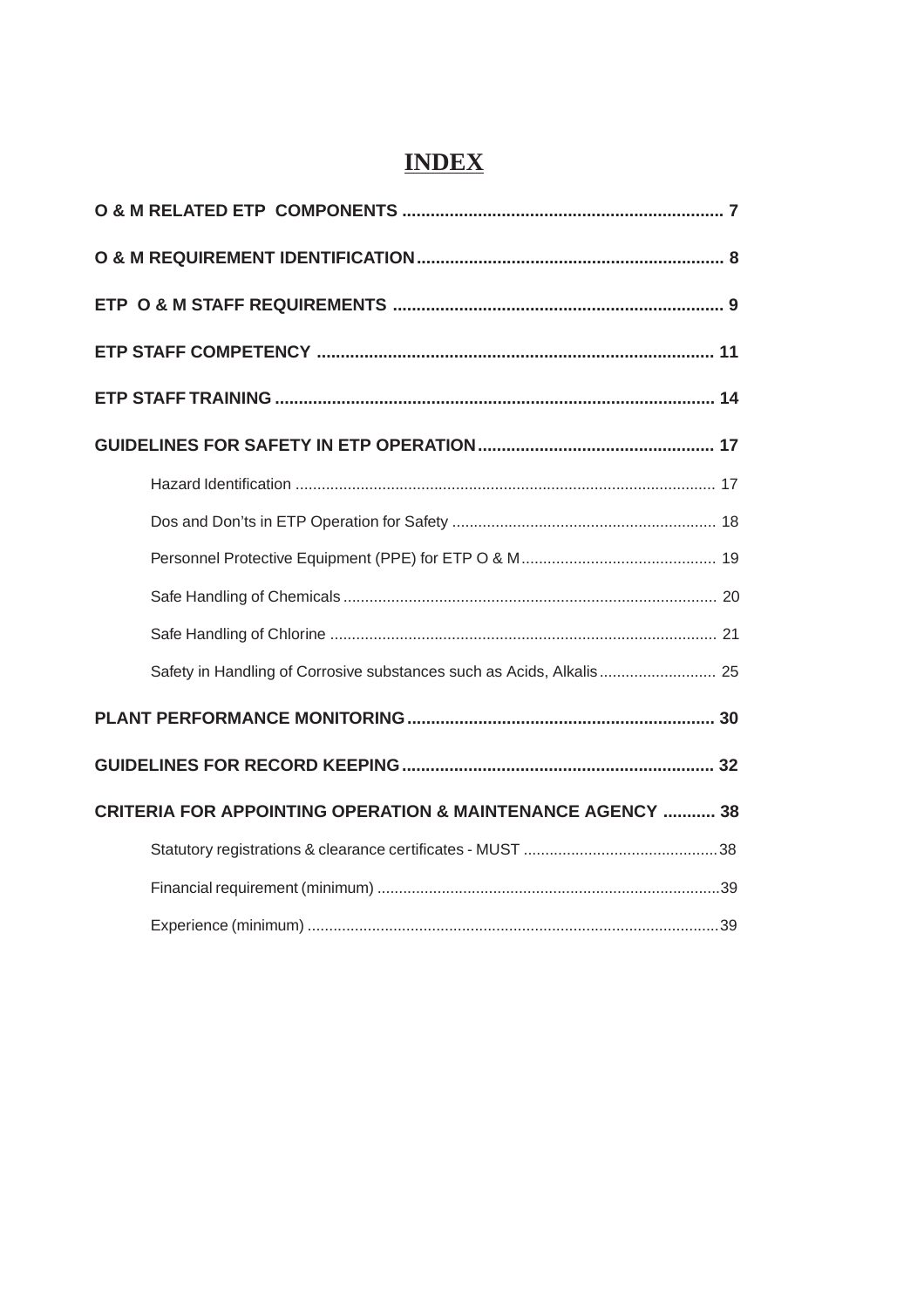# **O & M Related ETP Components**

The components of ETP that need O & M are :

- ❖ HT Receiving / LT Sub-station including Transformer
- ❖ Coarse Bar Screens
- ❖ Equalization basins / Raw Effluent Sump (Wet Well)
- ❖ Raw Effluent Pumping Station (Dry Well)
- ❖ Raw Effluent Pumps and Motors
- ❖ Fine Screens
- ❖ Grit Removing Channel
- ❖ Grit Removing Mechanism
- ❖ Flow Distribution Chamber
- ❖ Primary Settling Tank including sludge scrapers
- ❖ Primary Sludge Sump (Wet Well)
- ❖ Primary Sludge Pumping Station (Dry Well)
- ❖ Primary Sludge Pump (s)
- ❖ Anaerobic Sludge Digester (s)
- ❖ Aerobic Treatment Processes
	- Trickling Filter (s)
	- Rotating Biological Discs/ Oxidation Ditch(es) / Carrousal(s)
	- Aerated Lagoons using Mechanical Aerators (Floating / Fixed)
	- Aeration Tanks using Mechanical Aerators (Floating/Fixed) or Diffused Air
- ❖ Secondary Settling Tank (s)
- ❖ Secondary Sludge Sump (s) (Wet Well)
- ❖ Secondary Sludge Pumping Station (Dry Well)
- ❖ Secondary Sludge Handling Pumps
- ❖ Sludge Thickener (s)
- ❖ Sludge Drying Beds
- ❖ Plant Laboratory for testing of Environmental Parameters of pollution
- ❖ Treated Effluent Channel to the outfall stream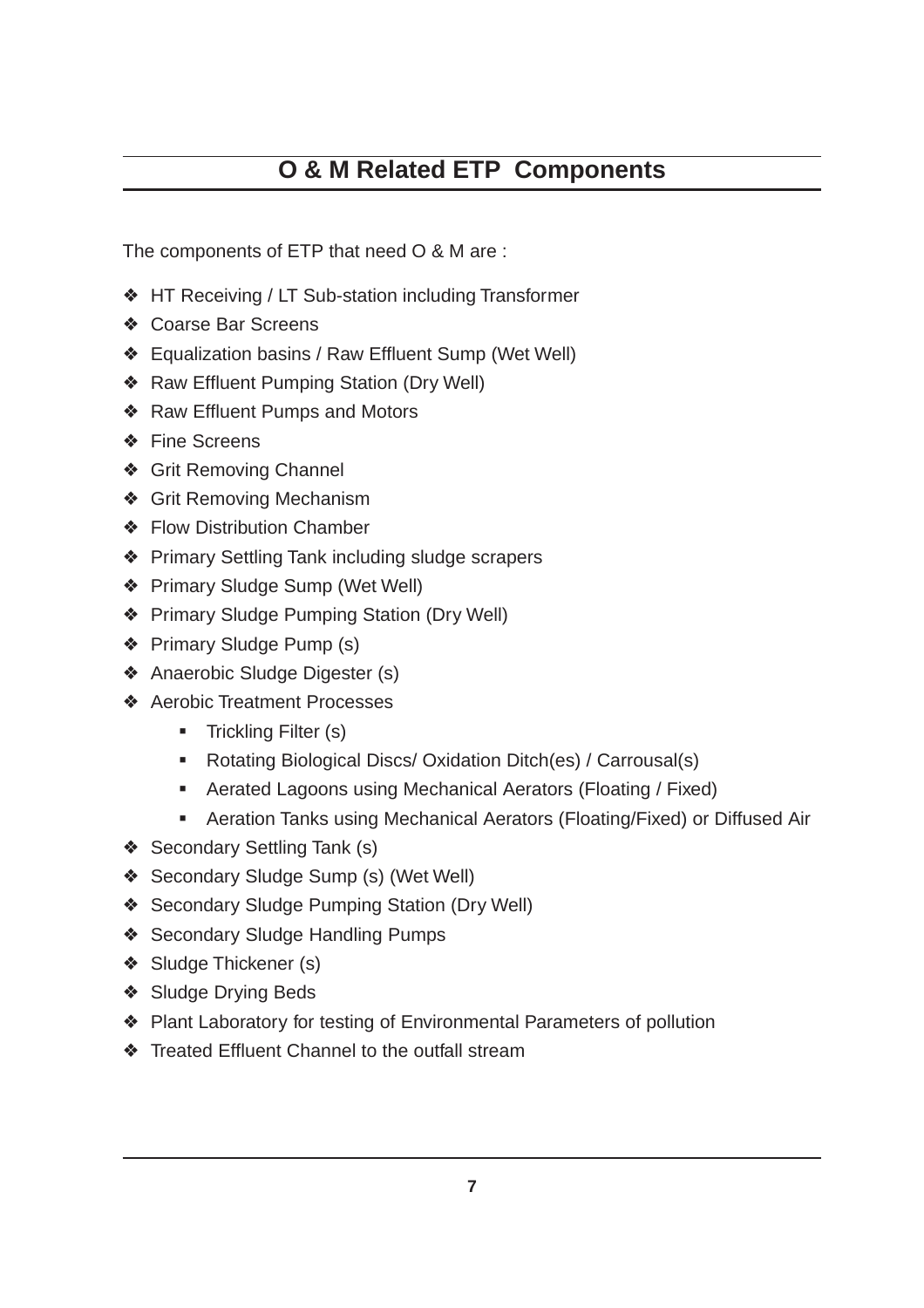# **O & M Requirement Identification**

An ETP installation needs to equip itself with proper protocol for O & M. The first step in preparation for O & M is preparing inventory of maintenance requirements. This inventory is generally included in the Operation & Maintenance (O&M) Manual written down for the installation by the contractor who designs and builds the installation. He on completion of the work hands over this manual to the Principal for whom he builds the installation.

The following sections of the O & M Manual would lay down the maintenance requirements:

**1. Maintenance of Equipment**: This section provides schedules that list periodic maintenance requirements for the various equipments and also includes record-keeping forms as necessary. A list of equipment suppliers and service representatives along with telephones is also given therein. Also, the manufacturer's O&M requirement is provided in this section. The ETP maintenance staff / the Operation & Maintenance contractor should particularly review this section of the O&M Manual.

**2. Storeroom and Spare Parts Inventory**: It includes a list of critical replacement parts that may have long delivery times associated with them. Contact details of manufacturers or dealers of various equipment used in the installation, who are located nearby is helpful in seeking recommendations/ guidance. This section also indicates where the spares are to be stored. To optimise spare parts inventory, the ETP Staff/ O&M Contractor can make/ procure computerized maintenance software programs to help keep track of spares, supplies and lubricants.

**3. Manufacturer's O&M Literature**. In the O & M manual, cut-sheets and other manufacturer's literature are also contained.

ETP staff/ O & M Contractor should familiarize itself with all these documents to ensure proper planning and execution of O & M activities.

 In case these documents are not available the same should be prepared based on study of the plant, process, equipments, past experience, and interaction with manufacturers/suppliers.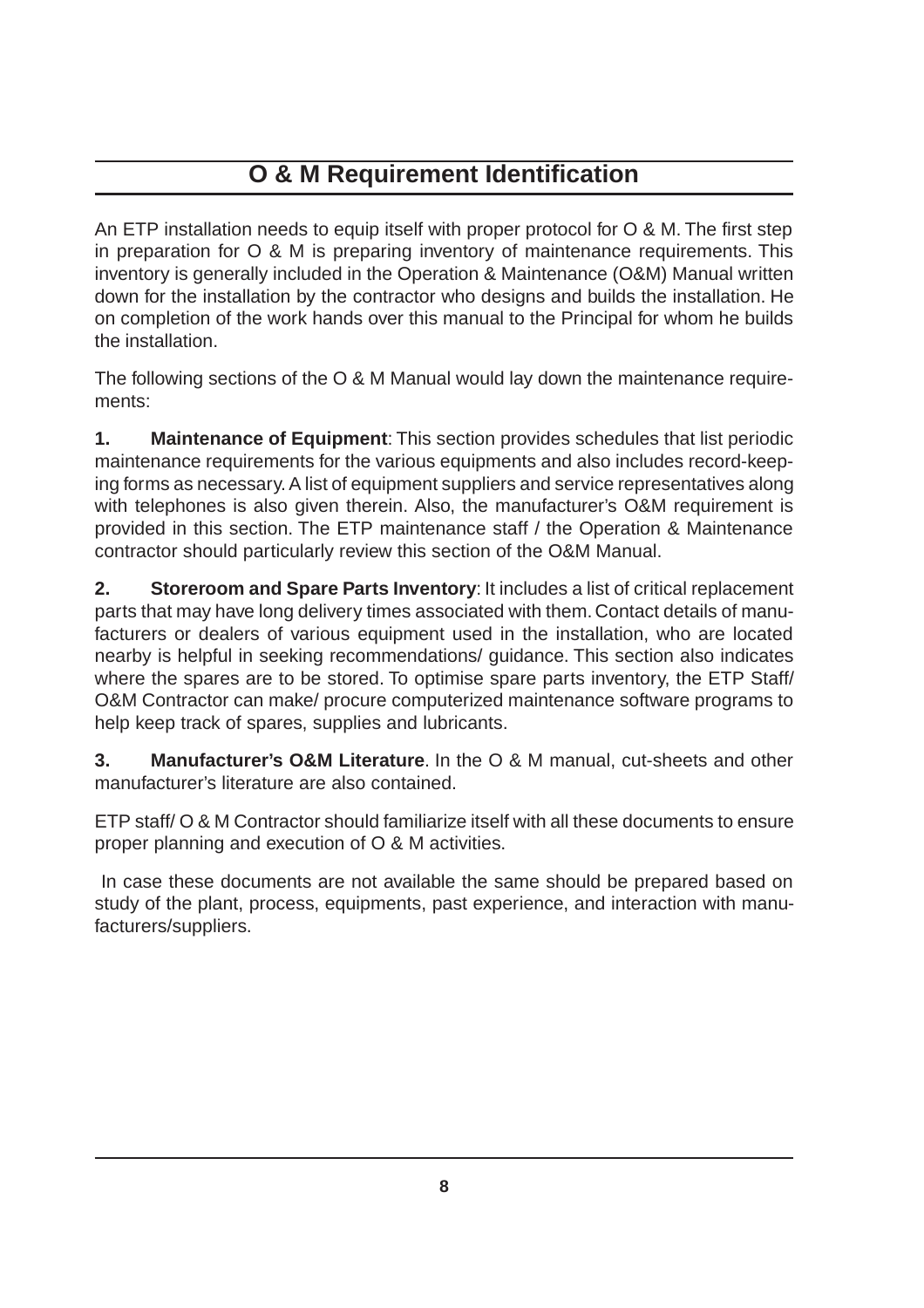# **ETP O & M Staff Requirements**

The manpower requirement for ETP O & M can broadly be listed as follows:

**Plant Manager:** is an individual with environmental engineering or science background with experience of at least three years on similar plant(s). He must have thorough understanding of unit operations and application of microbiology and environmental chemistry in the effluent/ sewage treatment. He should be able to take decisions to divert / bypass/ distribute the flow in the event of disruptions / breakdown of mechanical or electrical equipment until resumption is in place and repairs / replacements are successfully carried out. He should understand and be able to plan a forecast and use of chemicals / nutrients for the plant operations and the laboratory. He should be well versed in working out dosages of chemicals and nutrients based on the raw effluent quality and change it as the treatment progresses and results start forthcoming. AS ETP Manager, he should prepare a weekly roster of duties for each individual and broadly lay down in writing the duties and responsibilities of each category of staff. He should ensure that the staff on plant should get rotated in various shifts during each month. Needless to mention that he is the backbone of ETP operation.

**Plant Operator(s):** comprise a team of qualified / trained operators who work in shifts in operating and maintaining screens, grit removal devices, pumps, aerators, valves, etc. in directing the effluent and settled sludge to various units for / after treatment. They should be able to sense troubles and act as ears and eyes of the Plant manager. They should also assist the electrical / mechanical maintenance technician(s) in carrying out the preventive and breakdown maintenance tasks.

**Electrical / Mechanical Technician (s):** form team of qualified maintenance technicians with the ability and experience of diagnosing health of equipment and motors with the aim of taking these on for preventive maintenance, assigning causes and reasons for faults and ultimate failure, quickly carrying out minor repairs / replacements by reaching, removing, stripping / opening, repairing, assembling of routine electrical and mechanical machines / equipment including piping and valves.

**Laboratory Analyst:** is a qualified individual who has knowledge of water and waste water chemistry and is trained in preparation of laboratory chemicals, use of laboratory instruments, collection and preservation of water / waste water samples and analysis for various environmental parameters such as pH, SS, BOD, COD, TDS etc.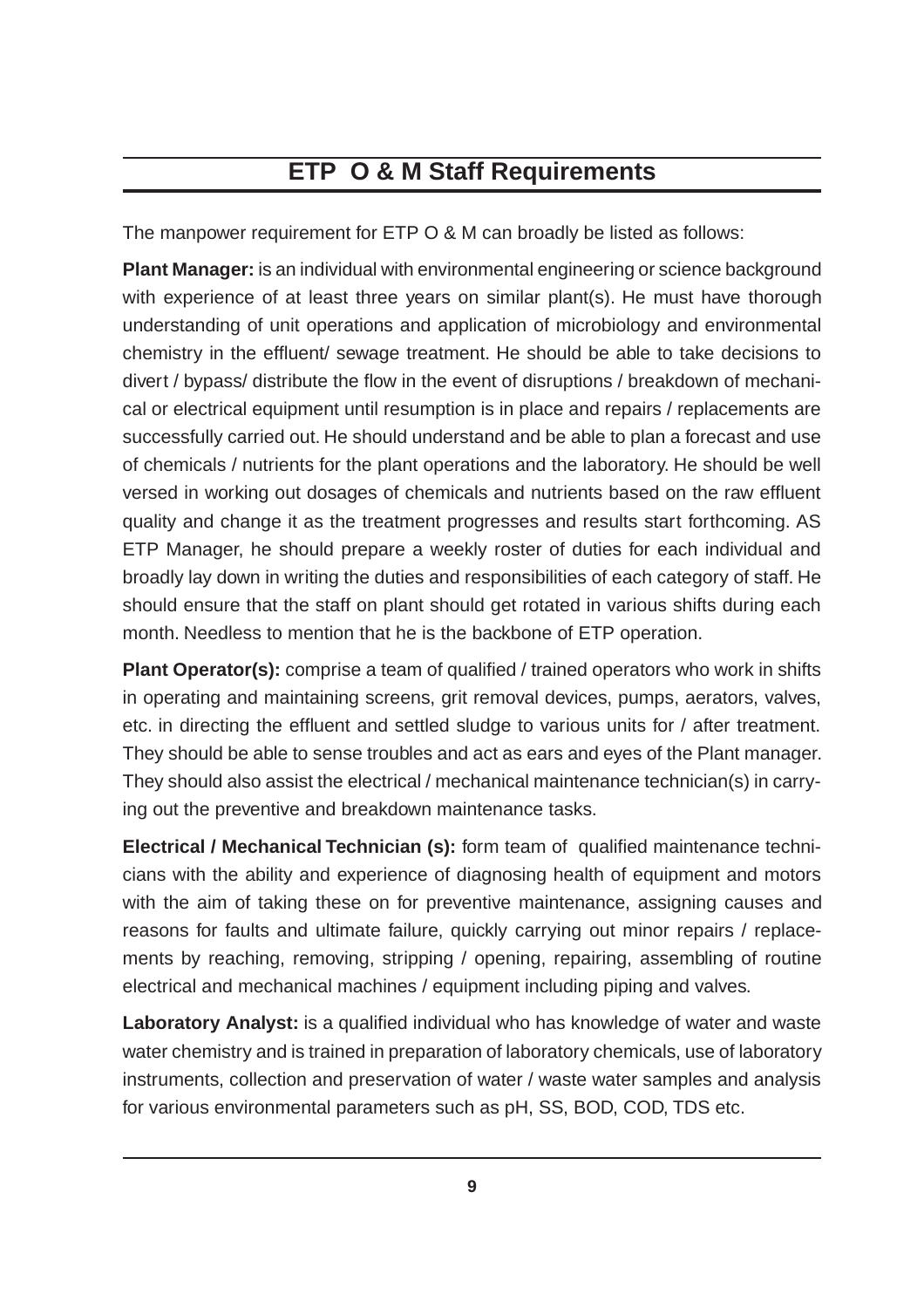**Labour / Helpers:** In addition to the above trades, labour / helpers are required to assist the above individuals and upkeep and maintenance of the various units, structures, areas, floors, rooms, equipment, tanks, vessels, beds etc. and removal, loading, haulage/carriage of wastes, screenings, stores and chemicals and other such material as the need be.

It is essential that each ETP staff shall be well trained in related tasks and be equipped in resources such as tools, spares and tackles.

ETP O & M skills are acquired mostly through on-job training. Trainees usually start as attendants or operators-in-training and learn their skills on the job under the direction of an experienced operator. They learn by observing and doing routine tasks such as recording meter readings, taking samples of liquid waste and sludge, and performing simple maintenance and repair work on pumps, electric motors, valves, and other plant equipment. ETP Operators need mechanical aptitude and should have knowledge of basic mathematics, chemistry, and biology. They must have the ability to apply data to formulas prescribing treatment requirements, flow levels, and concentration levels.

ETP operation is a team work. It requires proper team selection, training need assessment, training, on-job moulding, laboratory and statistical analysis for ensuring desired performance, trouble forecasting and trouble shooting. O & M staff profile should address all these requirements.

Since it is not feasible to position a Repair/Maintenance Shop at the site to carry out major overhauls / repairs to electrical and mechanical equipment, it is essential to identify back-up workshop facilities. A good ETP operating contractor may have his own central resources in place within workable co-ordinates which will help to carry out such heavy repairs and maintenance or he may have agreement to move such resources, own or from trade, to the site with matching capability to establish temporarily for completion of task. This should be taken in to account if ETP operation is to be outsourced.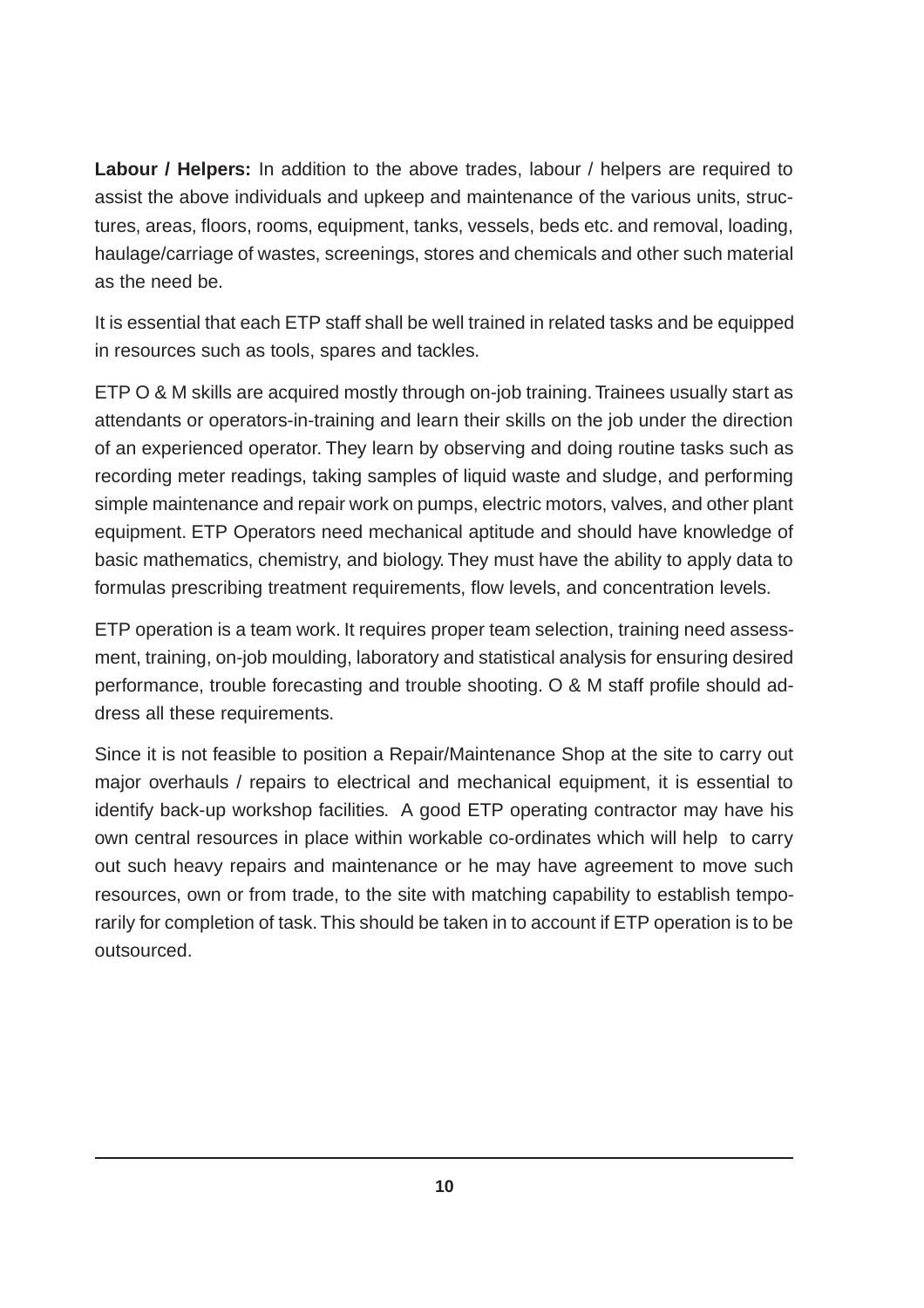# **ETP Staff Competency**

#### **1. Plant Manager:**

- a) A Post -graduate in Environmental Sciences or a Graduate Environmental Engineer / Chemical Engineer with one year experience or a Diploma in Environmental / Chemical Engineering/ Graduate in Environmental Sciences /Microbiology with three years experience in an in Maintenance or Design of ETP
- b) Should be physically fit and mentally alert.
- c) Should accept tasks allotted by higher offices and complete these without any further guidance as also have own initiative to find, assign and supervise tasks to his own subordinates to achieve goals assigned to him by the organization.
- d) Should have worked / trained on the operation of a Sewage / Effluent Treatment Plant for at least one year.
- e) Should have attended and participated in a training /refresher course in Effluent Treatment Design/Operation.

# **2. Plant Operator (s):**

- a) Should be at least a High School Pass with sciences and be physically fit and mentally alert.
- b) Should have attended and passed an ITI trade.
- c) Should accept assigned tasks willingly and complete these without any further guidance as also have initiative to find work and willingly undertake it on his own for the betterment / achievement of organizational goals.
- d) Should have attended training / refresher course for personnel working on a Effluent Treatment Plant operation.
- e) Should have at-least one year experience in the operation of Pumps and Valves at a Pumping Installation.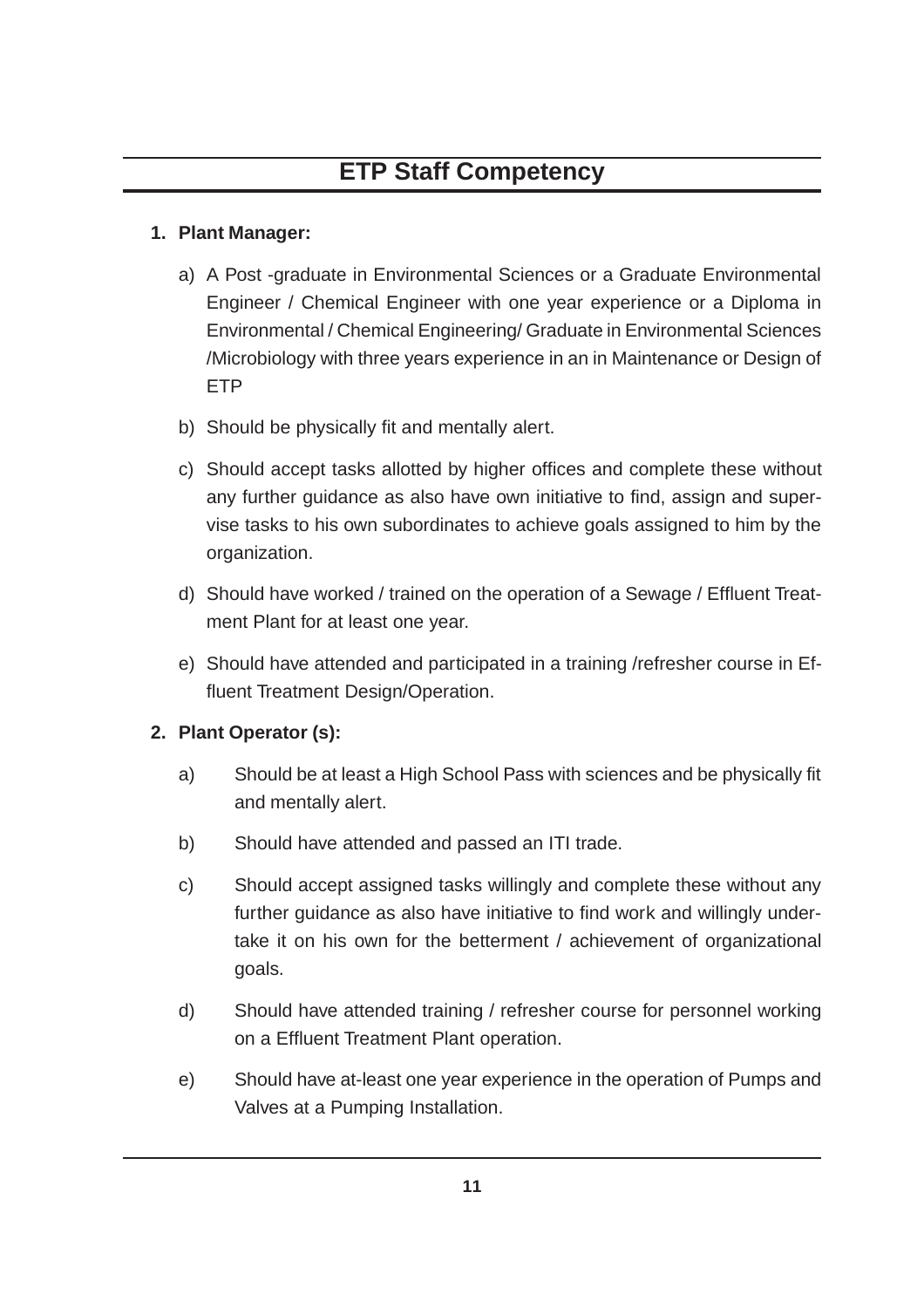f) Or should have been a helper for five years and helped Electrical / Mechanical maintenance teams for at least three years.

#### **3. Electrical / Mechanical Technician (s):**

- a) Should be at least an SSC Pass with Sciences and be physically fit and mentally alert.
- b) Should accept assigned tasks willingly and complete these without any further guidance as also have initiative to find work and willingly undertake it on his own for the achievement of organizational goals.
- c) Should have attended and passed an ITI in the electrical / mechanical fitter trade.
- d) Should have attended a training / refresher cadre for personnel working on Effluent Treatment Plant.
- e) Should have at least one year experience in the operation as well as maintenance of Pumps, Motors, Switch gears, Reduction Gears, Valves and Pipes at a Effluent Treatment Plant or at a Water Supply Installation.
- f) Or should have been a Plant operator for five years and helped Electrical / Mechanical maintenance teams for at least three years.

# 4. **Labour /Helper:**

- a) Should at least be Class VII pass and be physically fit and mentally alert.
- b) Should accept assigned tasks willingly and complete these without supervision and further guidance.

#### **5. Laboratory Analyst:**

- a) Should be at least B.Sc. with Chemistry with three years analytical experience or M.Sc. with Chemistry with one year analytical experience.
- b) Should have attended a training / refresher cadre for Laboratory Analysts for working on Effluent Treatment Plant laboratory.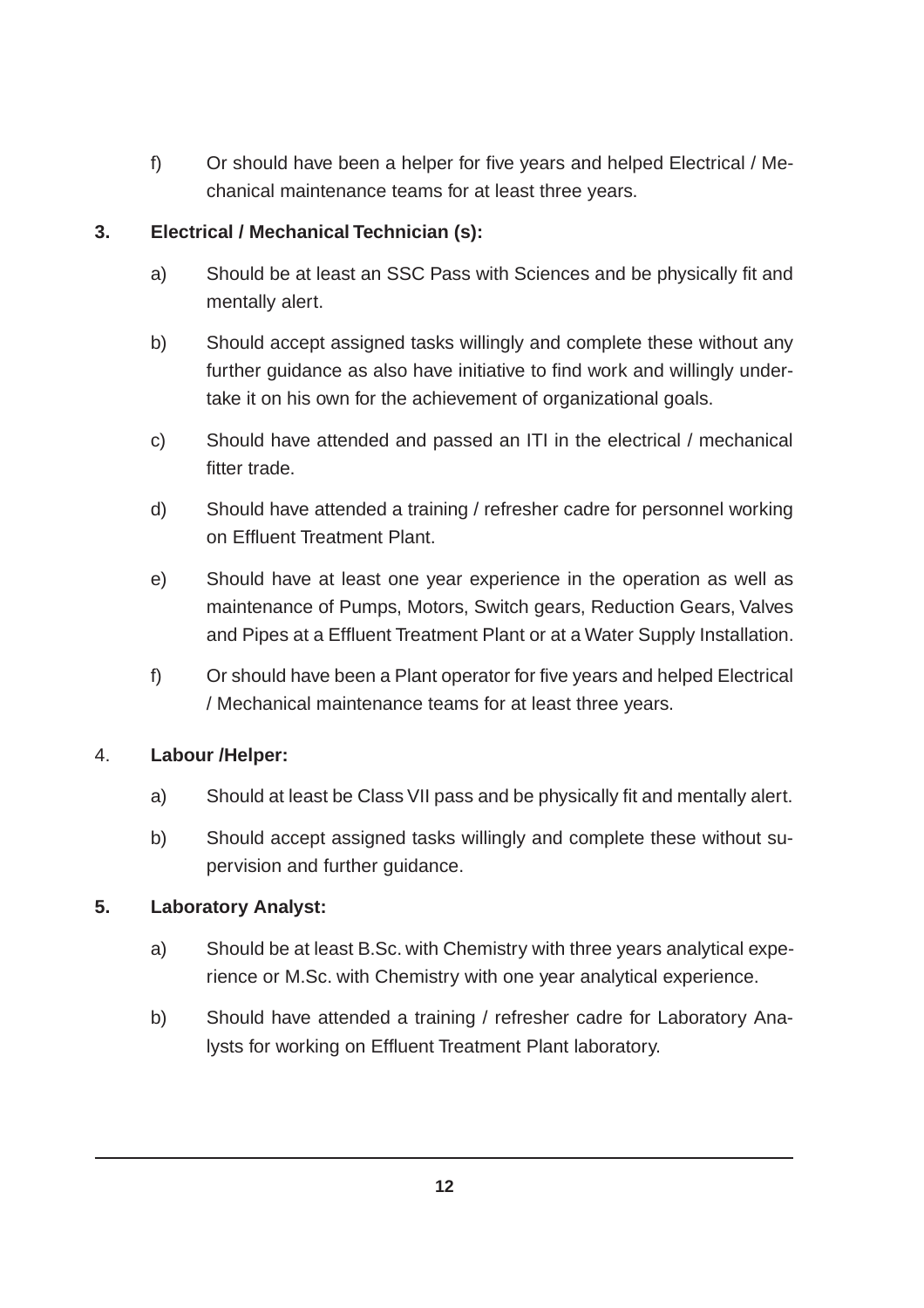- c) Should be able to draw an Analysis Program for collection and analysis of daily, weekly and monthly samples and follow it and report results as per time schedule thus agreed upon.
- d) Draw out a program to undertake performance studies from time to time and have it approved from the higher offices through his plant manager before execution.
- e) Be responsive and prepared to undertake additional responsibility of the Plant Manager when the incumbent is away for short durations.
- f) Be bold to report deficiencies in treatment as shown by effluent quality analysed at the Laboratory.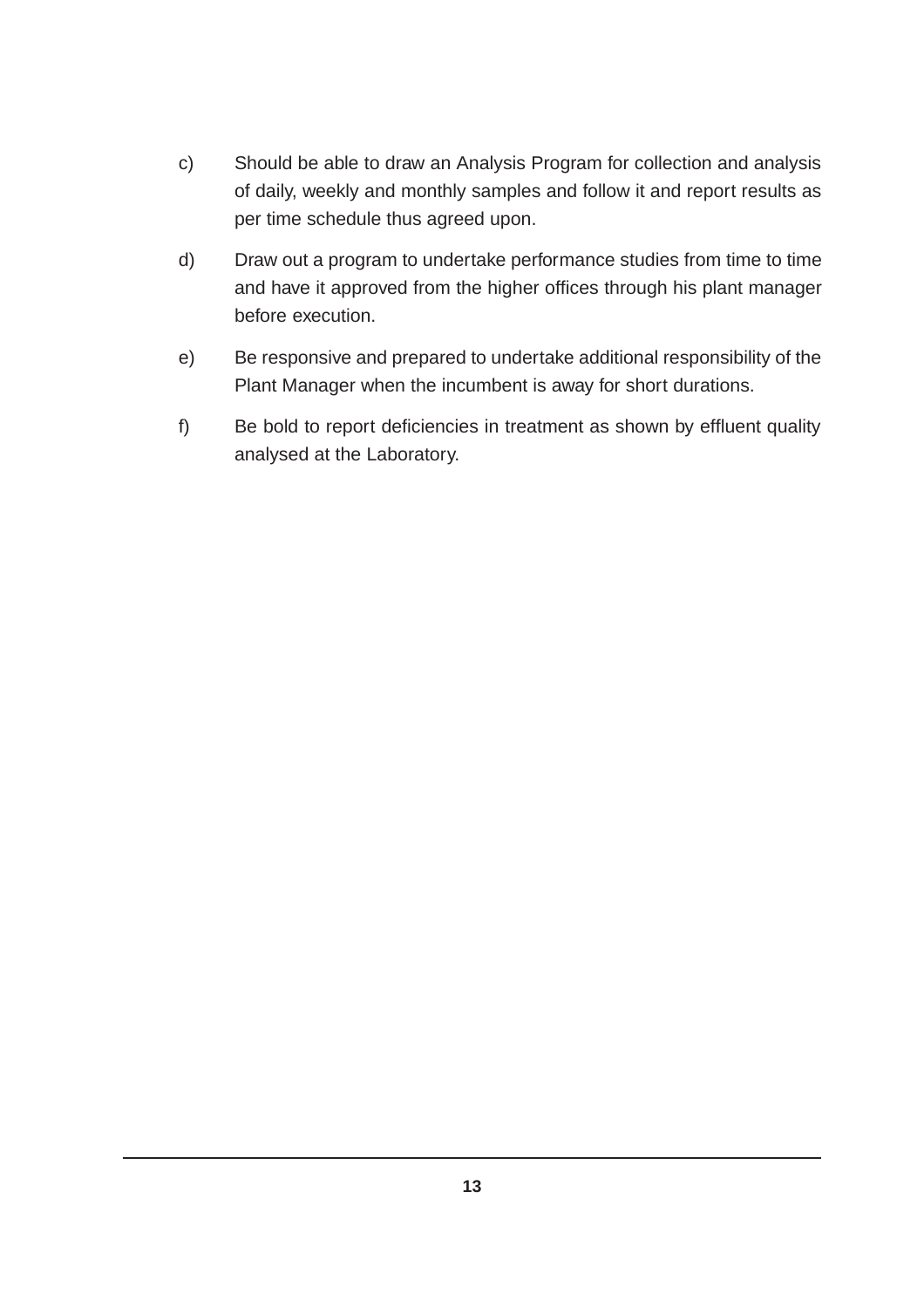# **ETP Staff Training**

"Training Need Identification, Imparting Training, Training Effectiveness Evaluation, and Re-Training" is the Mantra for ensuring reliable ETP operation. This is more so due to high turn-over of ETP staff.

Training can be imparted at ETP site by academic/research institutions, by in-house experts, or by sending staff to courses offered by professional bodies. However, experience shows that the best options is training by experienced ETP operating agency. Such training will be rich in the terms of practical hints, case-studies, and participants will find it easier to communicate with the faculty.

Training courses may be run for 6 to 10 working days at a stretch with residential facilities for batches of 10 – 12 individuals at a time. Shorter courses may be arranged for senior engineers from industry/municipal bodies.

The emphasis in training should be on the following aspects:

- 1. The Course should commence with a quick visit to the Effluent Treatment Plant where the participants are made conversant with the units / processes that shall be dealt with subsequently in the course syllabus.
- 2. Introduction of,
	- a) Various unit operations and processes (Separation by Screening, Floatation, Settling / Sedimentation, Filtration, Neutralization, Coagulation, Flocculation, Absorption, Adsorption, Chemical Reactions, Oxidation/Reduction, Dissolution, Ion exchange, Chlorination)
	- b) Operation of Units such as Screens (Coarse / Fine Bar screens, Manual / Mechanically operated), Sumps and Pumping Stations including Pumps, Motors and Panels (Centrifugal Horizontal / Vertical Turbine), Valves (Sluice gates, Non return, Reflux), Pipes/Specials and Pipe Joints, Grit Removal Units. Primary Sedimentation / Settling tanks, Scraping Mechanisms, Sludge withdrawal, Sludge Sumps, Sludge Pumps, Aeration tanks and Aerators, Secondary Settling Tanks, Secondary Sludge Sumps, Pumps, Sludge Thickeners, Sludge Digesters, Gas Production, Sludge handling and Drying.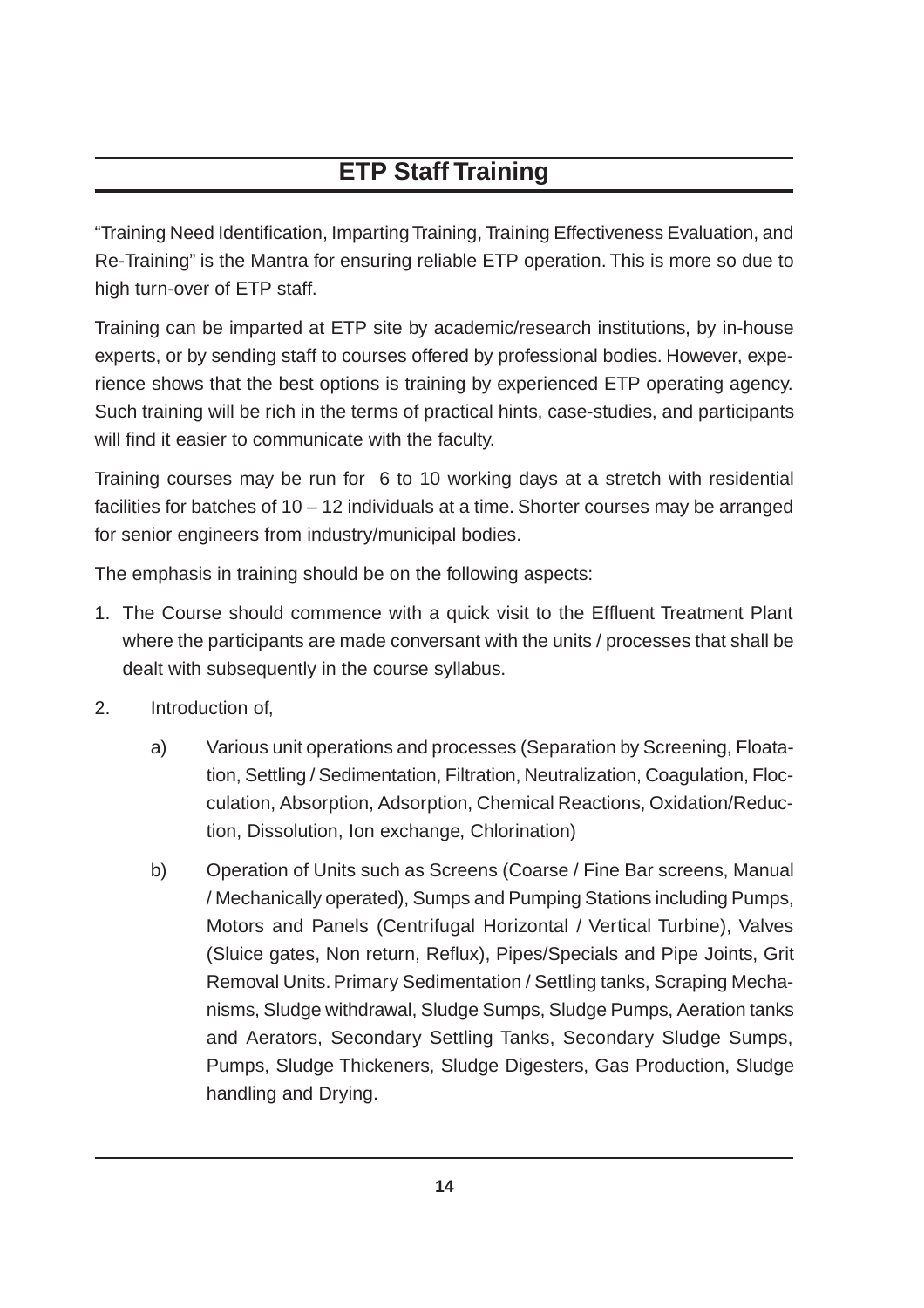- c) Maintenance of Pumps and Motors, Electrical Panels (Starters, Meters (Energy, Voltage, Amperage, Power factor), Manual or Electrically Operated Trolley Gantry, Blow out Fuses, Valves, Gates, Scraping Bridge Trolley, Aerators, Reduction Gears, Open Air Weather Casings for Motors, Sprocket wheels and Chains for Mechanical Grit and Screen removing devices.
- d) Introduction to Quality aspects of Raw and Treated Effluent and the importance of each of the quality parameters and corresponding unit operation / process that plays a part in influencing quality parameters.
- 3. Identification of flaws and troubles with treatment and its trouble shooting where it is not due to inbuilt flaws in design / design criteria, such as bulking of sludge in the lower layers and floating of sludge lumps in a settling tank, foul smelling in an Aeration Tank, heading up in the Settling Tanks or Aeration tanks, passing of undue flocs in the settled effluent from settling tanks, disruption of operation by failure of main power supply and malfunctioning of scraping mechanism in the clarifiers.
- 4. Undertaking segregation of a motor and pump from the manifold at suction and delivery, its disconnection from the panel, hauling up of both pump and motor to the maintenance platform, dissembling of the pump, replacement of shaft / impeller, reassembly of the pump, check motor for its characteristics, haul back to the mounting location, couple up / connect the pump and motor and reconnect power and rejoin with suction and delivery manifold.
- 5. Undertaking replacement of a mechanical surface aerator in an Aeration Tank and undertake replacement of a Reduction Gear Assembly including its maintenance.
- 6. Removing and Replacing of a Sluice Gate Valve from a mains and undertaking maintenance of the Sluice Gate Valve.
- 7. Maintaining a Power Factor, methodology and upkeep of the Power Factor Battery Bank.
- 8. The role of each of the category of tradesmen on site in bringing the final effluent quality better than the discharge standards.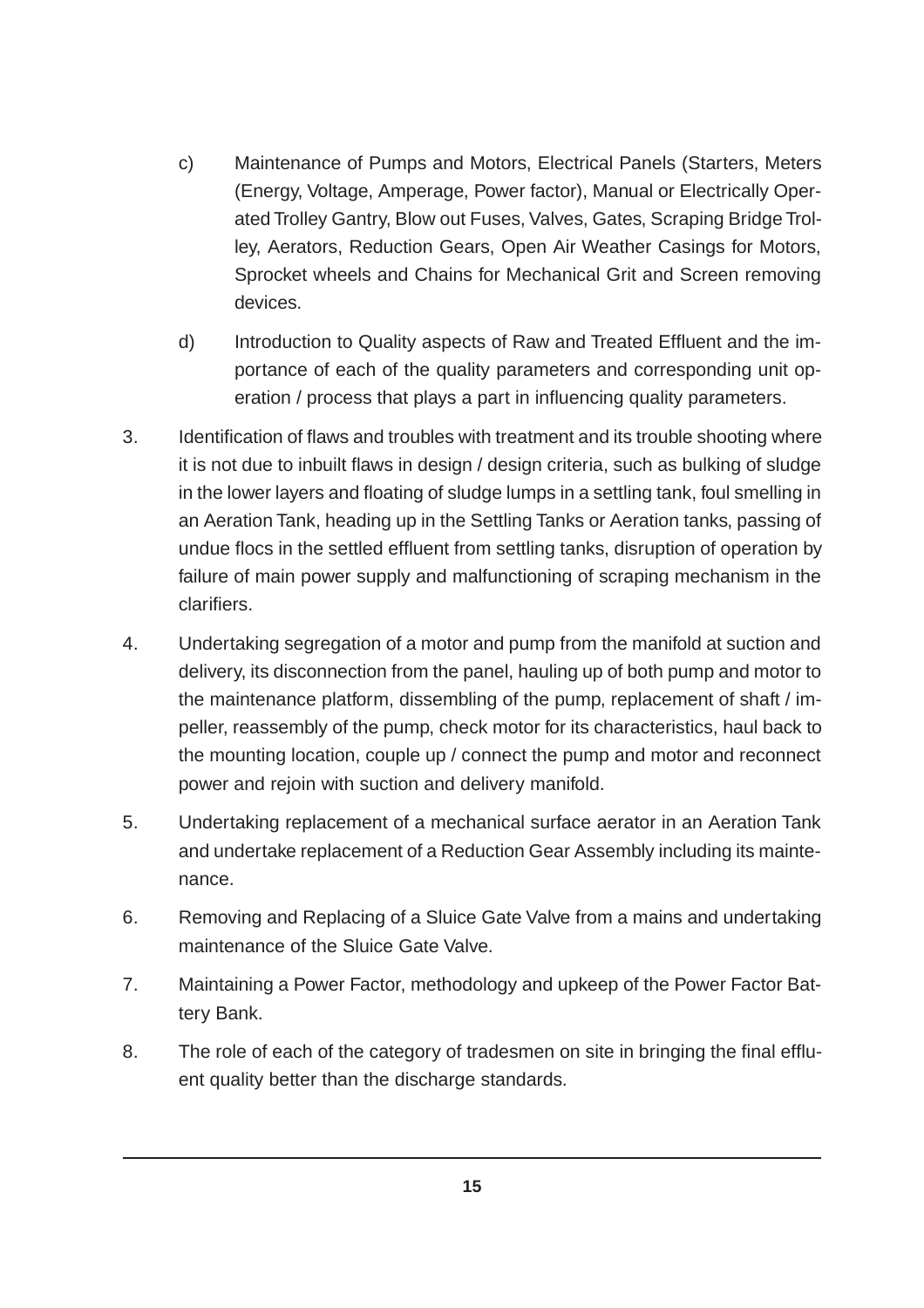A separate laboratory training course should be run for only Laboratory Analysts for a period of 6 Working days. It may include:

- a) Introduction to items at Serials 1 & 2 above.
- b) Importance of quality and plant performance parameters e.g. pH, TS, SS, TDS, BOD, COD, DO, Temperature, MLSS, MLVSS and SVI including methods of determination.
- c) A three day regular analysis program in which the participants in pairs are given a sample of effluent for analysis for pH, TS, SS, TDS, BOD, COD, DO, Temperature and a sample of Aeration Tank discharge for determination of MLSS, MLVSS and SVI. The results should be discussed and candidates should be encouraged to express their views as to how these can further be improved.
- d) Preparing sampling schedule (locations, numbers, frequency, grab/continuous), sample preservation methods, statistical tools

Daily training must be followed by a Quiz Test for all cadres before the close of the day and the participants be evaluated based on the outcome of the course results. The participants be presented "Participation Certificates" at the end of the course. This serves as an excellent incentive.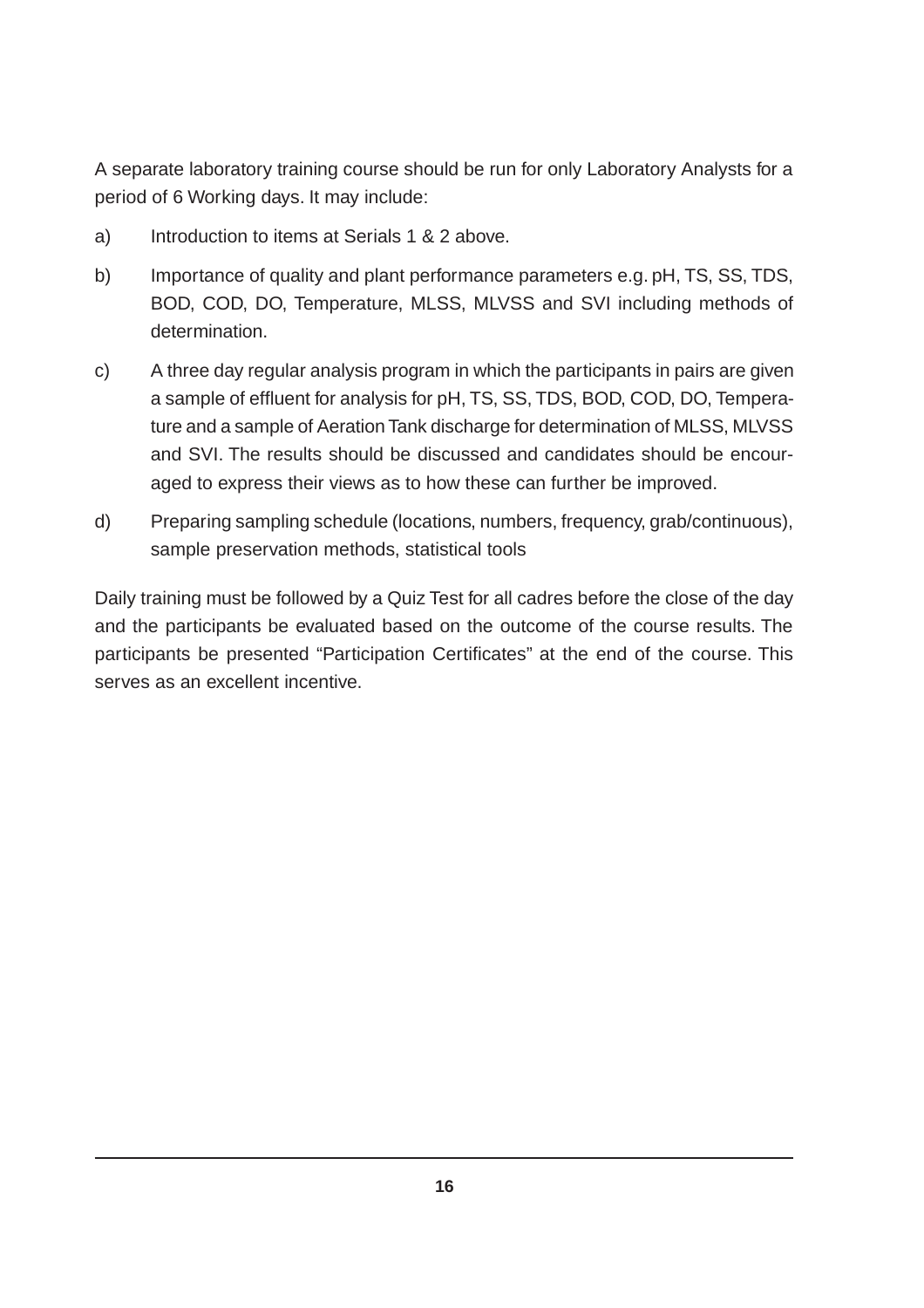# **Guidelines for Safety In ETP Operation**

#### **Hazard Identification**

Effluent treatment plant operators work both indoors and outdoors and are exposed to noise from machinery and to unpleasant odours. Operators' work is physically demanding and work is often is performed in unclean locations. Moreover, plants operate 24 hours a day, 7 days a week; therefore, operators work one of three 8-hour shifts, including weekends and holidays, on a rotational basis. Operators may be required to work overtime.

Also, ETP operators are exposed to a variety of hazardous chemical agents, contained in the effluents and to the reagents used in the waste water processing, or generated during the waste waters treatment. These chemical agents may cause acute poisoning, chemical accidents (e.g., skin burns, injury to the eyes, etc.) damage to the respiratory system, allergies, dermatitis, chronic diseases, etc.

Occupational safety and health (OSH) considerations are becoming integral part of modern day operations. In view of this it is necessary to identify hazards and devise preventive and remedial measures to mitigate OSH risks in ETP operation.

The hazards in ETP O & M are listed below:

- 1. Slips and falls on floors made slippery by water, aqueous solutions or solvents.
- 2. Blows and contusions caused by falling heavy articles, including containers of chemical reagents, e.g., from overhead conveyers, or by contact with moving machinery or vehicles.
- 3. Falls into ponds, pits, clarifiers or tanks causing injuries or drowning.
- 4. Hazards related to entry into confined spaces suffocation due to oxygen deficiency, poisoning (e.g. by hydrogen sulphide), etc.
- 5. Burns, by steam or hot vapours, by splashes of hot plating baths, solvents and other liquids, by contact with hot surfaces (e.g., annealing ovens), etc.
- 6. Electric shock caused by contact with faulty electrical equipment, cables, etc.
- 7. Cuts and pricks by sharp tools sharp edges of articles to be plated sharp deposits on jigs, etc.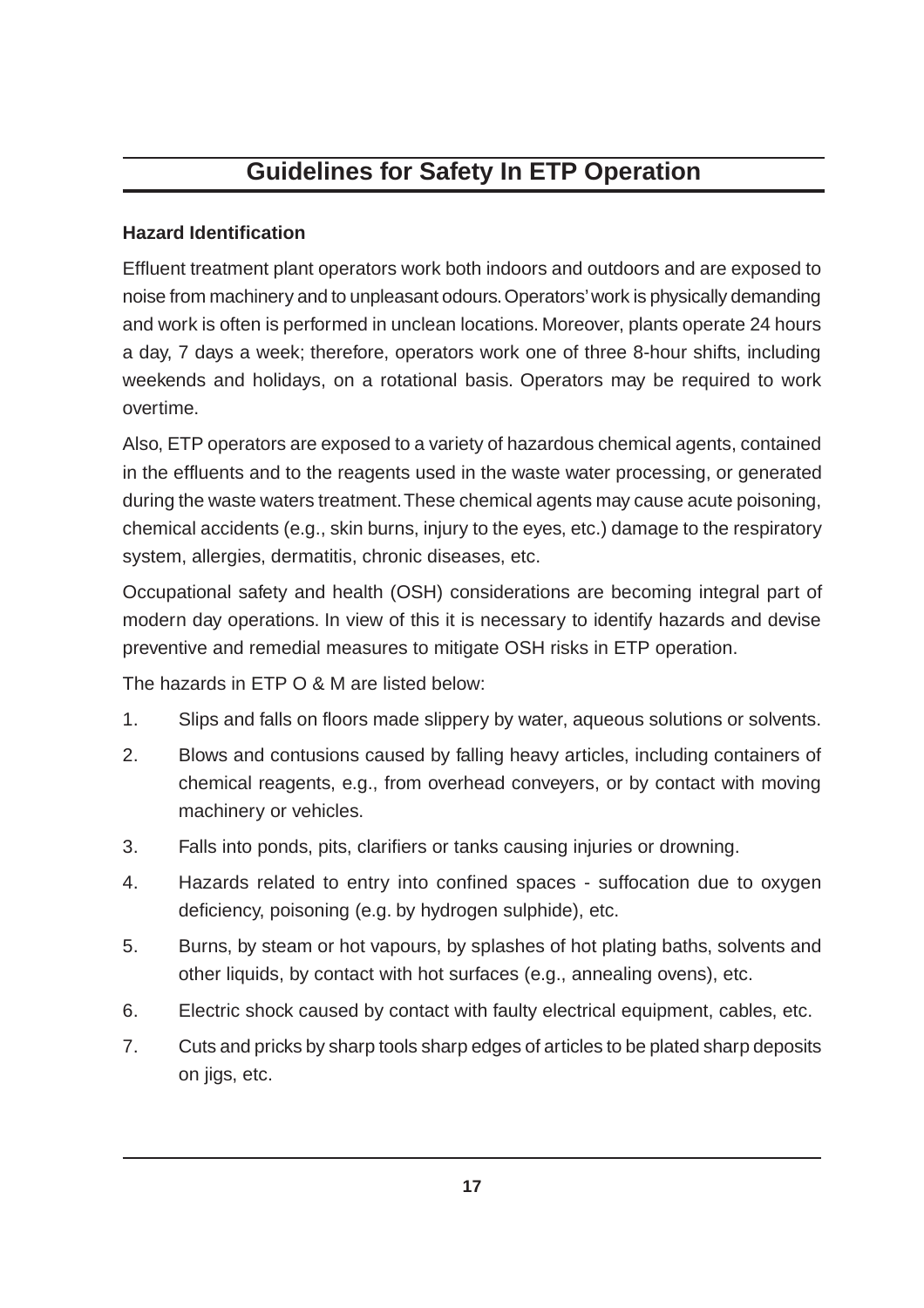- 8. Injuries (especially of eyes) caused by flying particles, in particular from rotating brush cleaning or wheel grinding.
- 9. Fire and explosions due to the formation and release of flammable gases during processing (e.g., methane, hydrogen).
- 10. Vigorous chemical reactions caused by uncontrolled mixing of chemicals (e.g., if water is mixed with concentrated sulphuric acid) during the preparation of reagents for wastewater treatment.
- 11. Acute poisoning caused by various chemicals present in the wastes, used as reagents (e.g., gaseous chlorine), or released during the treatment; a particular hazard is caused by the possible release of a number of poisonous gases, e.g., hydrogen-cyanide (from metal plating or heat treatment wastes upon acidification), hydrogen-sulphide, etc.
- 12. Acute intoxication caused by erroneous drinking of untreated wastewater.
- 13. Poisoning by phosgene, which may be formed if a worker smokes in the presence of chlorinated-solvent vapours, or if welding or other flames or arcs are used.
- 14. Chemical burns by corrosive liquids Damage to eyes by splashes of irritating or corrosive liquids.
- 15. Diseases caused by infectious agents (bacteria, viruses, protozoa, helminthes and fungi – see appendix) present in the raw domestic wastewater (mainly from human origin) and in agricultural wastes.

# **Dos and Don'ts in ETP Operation for Safety**

- 1. Use safety shoes or boots with non-slip soles.
- 2. Wear personal protective equipment and chemical resistant clothing to avoid exposure of skin or eyes to corrosive and/or polluted solids, liquids, gases or vapours.
- 3. Do NOT mix chemicals without the supervision of a qualified chemist or safety professional.
- 4. Obey all safety-instructions regarding the storage, transport, handling or pouring of chemicals.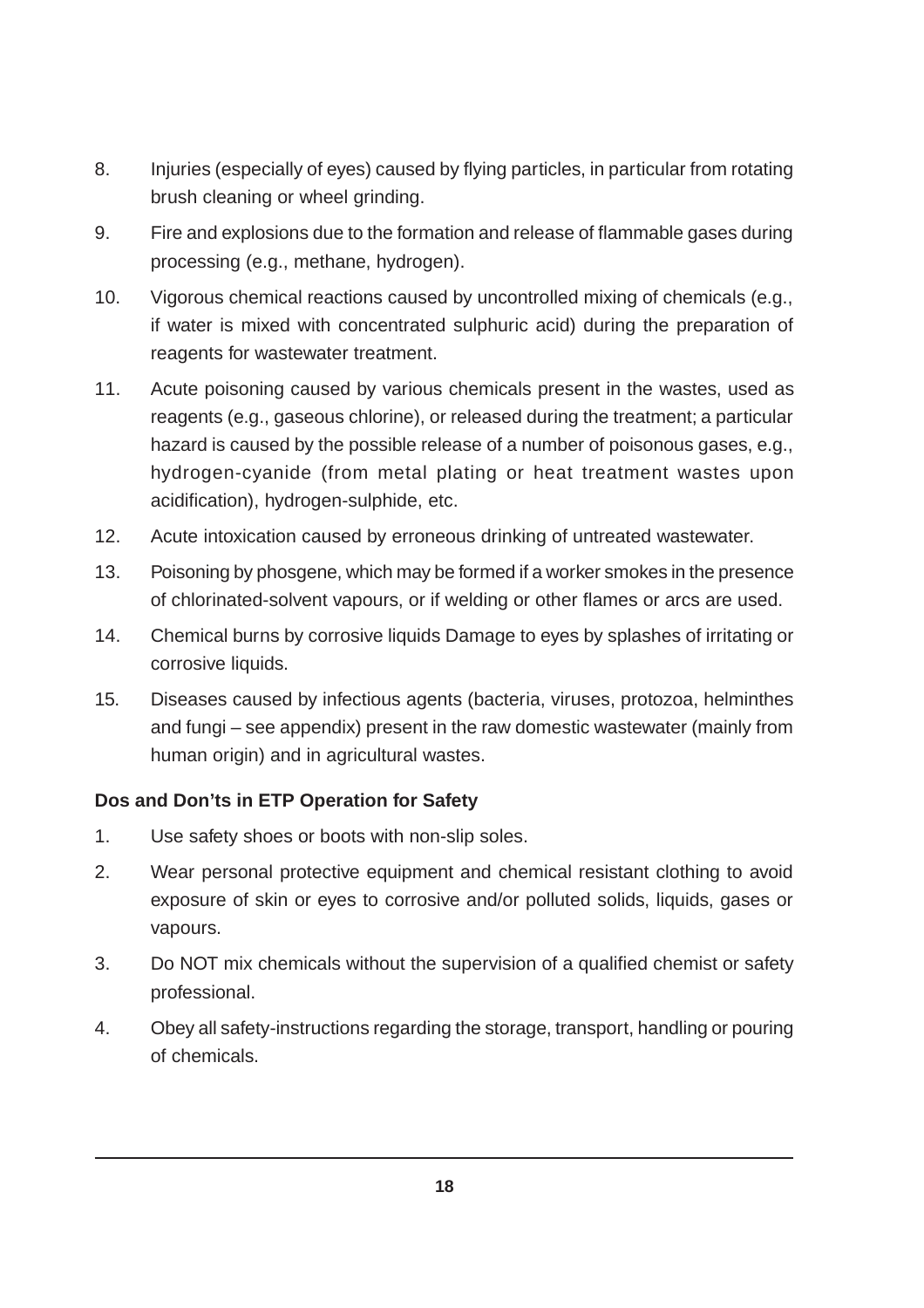- 5. Check electrical equipment for safety before use; verify that all electric cables are properly insulated; take faulty or suspect electrical equipment to a qualified electricity technician for testing and repair.
- 6. Wear safety goggles in all cases where the eyes may be exposed to dust, flying particles, or splashes of harmful liquids.
- 7. Wear respirator, or gas mask, when exposed to harmful aerosols, dusts, vapours or gases.
- 8. Take extreme care when handling highly corrosive agents such as liquid or gaseous chlorine, concentrated acids or alkalis, or when toxic gases may be emitted from the reagents, etc.
- 9. Obey all safety instructions concerning entry into confined spaces, e.g., check atmosphere for oxygen or for poisonous gases, use respiratory protection equipment if needed, have a co-worker stand guard in case of need for help, etc.
- 10. Do not smoke, eat or drink in areas where chemical or biological contamination may be expected.
- 11. Use non-latex gloves if sensitivity to latex has been diagnosed.
- 12. All workers should undergo periodic examinations by occupational physician to reveal early symptoms of possible chronic effects or allergies.
- 13. Learn and use safe lifting and moving techniques for heavy or awkward loads such as containers of chemicals; use mechanical aids to assist in lifting.

# **Personnel Protective Equipment (PPE) for ETP O & M**

While planning the list of PPE, the following types of situations should be catered for:

- 1. Impact / Penetration / Compression while doing maintenance tasks
- 2. Chemical Handling
- 3. Heat/cold and wetting
- 4. Harmful dust
- 5. Oxygen deficiency
- 6. Obnoxious odours of decomposing matter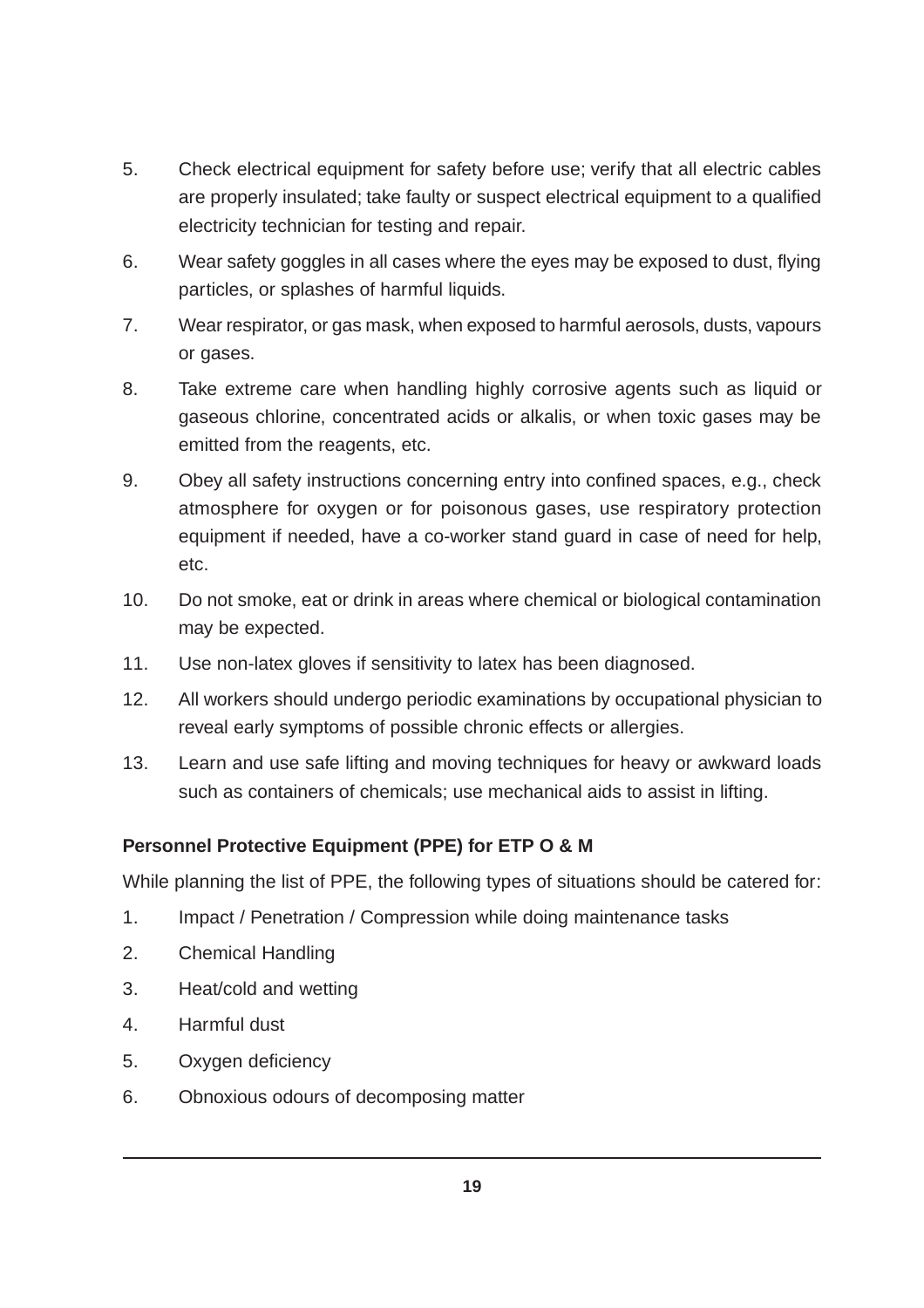- 7. Hydrogen Sulphide presence
- 8. Light (optical) radiation
- 9. Biological exposure from raw / treated effluents and sludge handling
- 10. Noise of machines and vibrations.
- 11. Electric shock
- 12. Rain / Storm

General List of PPE:

- 1. Safety Boots with non-skid soles and Steel Toes.
- 2. Electrical Hazard safety Toe shoes
- 3. Gas Masks and Face Shields
- 4. Oxygen meters for ascertaining type of atmosphere in a confined area.
- 5. Single-use Ear Plugs / Ear-muffs
- 6. Safety Goggles
- 7. Helmets / Hard Hats
- 8. Latex Rubber/ Butyl Rubber/ Fabric / Chemical Resistant Gloves
- 9. Overall Clothing
- 10. Aprons for laboratory Personnel
- 11. Safety Belts
- 12. First Aid Box
- 13. Fire extinguishers
- 14. Respiratory Protective mask with man pack cylinders

# **Safe Handling of Chemicals**

Since handling of chlorine and corrosive chemicals form part of many ETPs, special attention should be given to safe handling of these chemicals.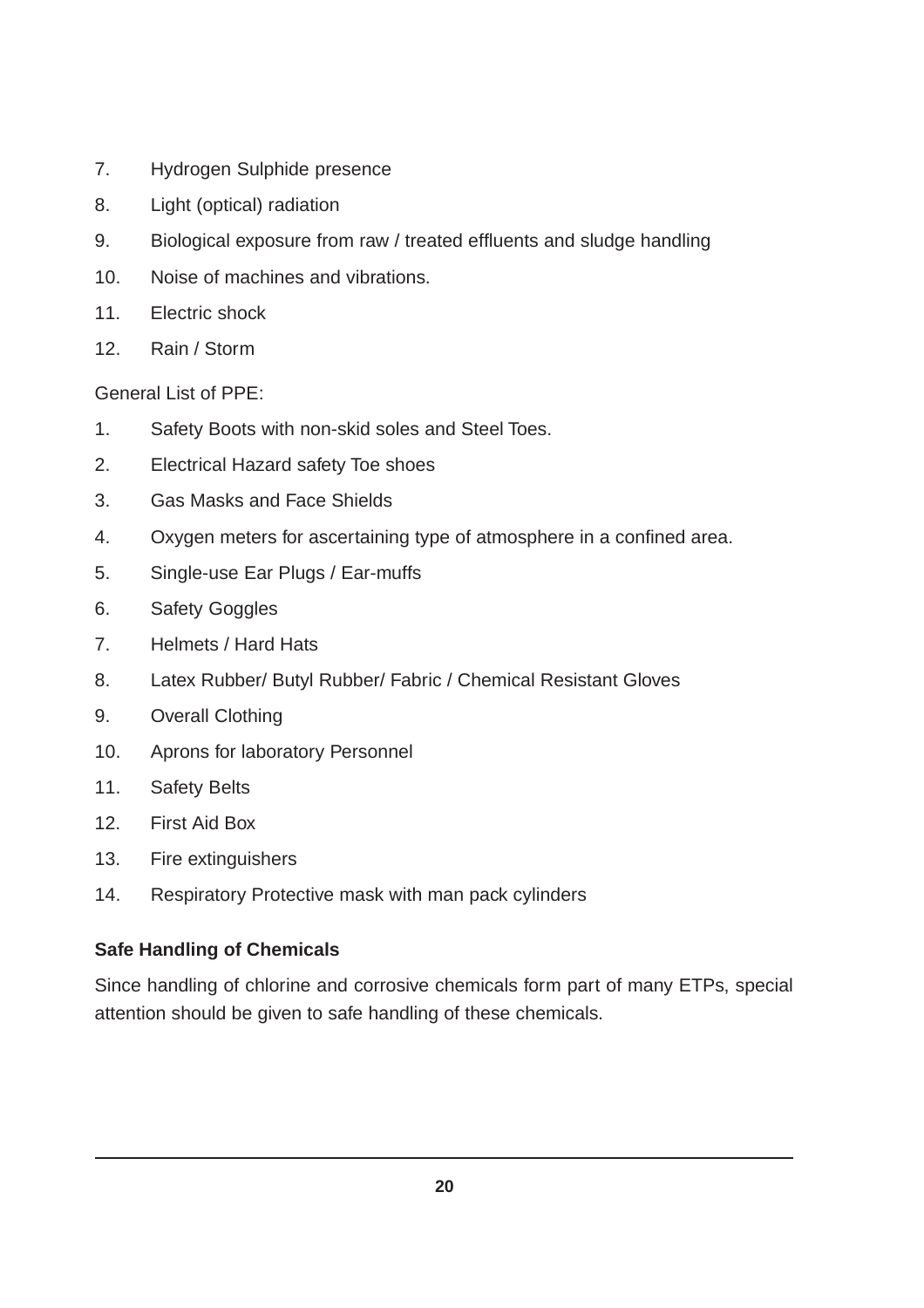# **Safe Handling of Chlorine**

Pure chlorine comes in two forms: gas and liquid. Chlorine gas is easily liquefied under pressure. Typically, a commercial cylinder contains liquefied gas under pressure. Chlorine gas has a disagreeable, sharp, pungent, penetrating odour. In airborne concentrations above 1000 parts per million (ppm) it has a greenish-yellow colour. In smaller concentrations it is colourless. Chlorine gas is 2½ times heavier than air and tends to flow downhill and pool in lower areas. Wind and weather, however, will cause a chlorine gas cloud to disperse, spreading it in all directions, even uphill.

Liquid chlorine is a transparent, amber-coloured, oily fluid that is 1½ times heavier than water. Liquid chlorine has a high compression ratio. The ratio of liquid to gas is 1 to 460, which means that 1 L of liquid chlorine expands to form 460 L of pure chlorine gas. The maximum allowable concentration of chlorine a person can be exposed to in an eight-hour period is 0.5 ppm,

Chlorine gas is mainly used as a disinfectant in:

- 1. Swimming pools
- 2. Water treatment plants
- 3. Sewage treatment
- 4. Community water supplies, including water used for irrigation

Chlorine is also used in:

- 1. Pulp and paper industries
- 2. Pool chemical products
- 3. Cleaning products
- 4. Mining processes
- 5. Bleach manufacturing
- 6. Plastics manufacturing

Chlorine is corrosive. It can burn moist body surfaces such as the eyes, nose, throat, lungs, and wet skin because it forms harmful acids when it reacts with moisture. **Repeated exposure to chlorine does not produce an immunity or tolerance.** Long term exposure to low concentrations of chlorine may cause a gradual decrease in lung efficiency. A single exposure to a high concentration can cause the same effect.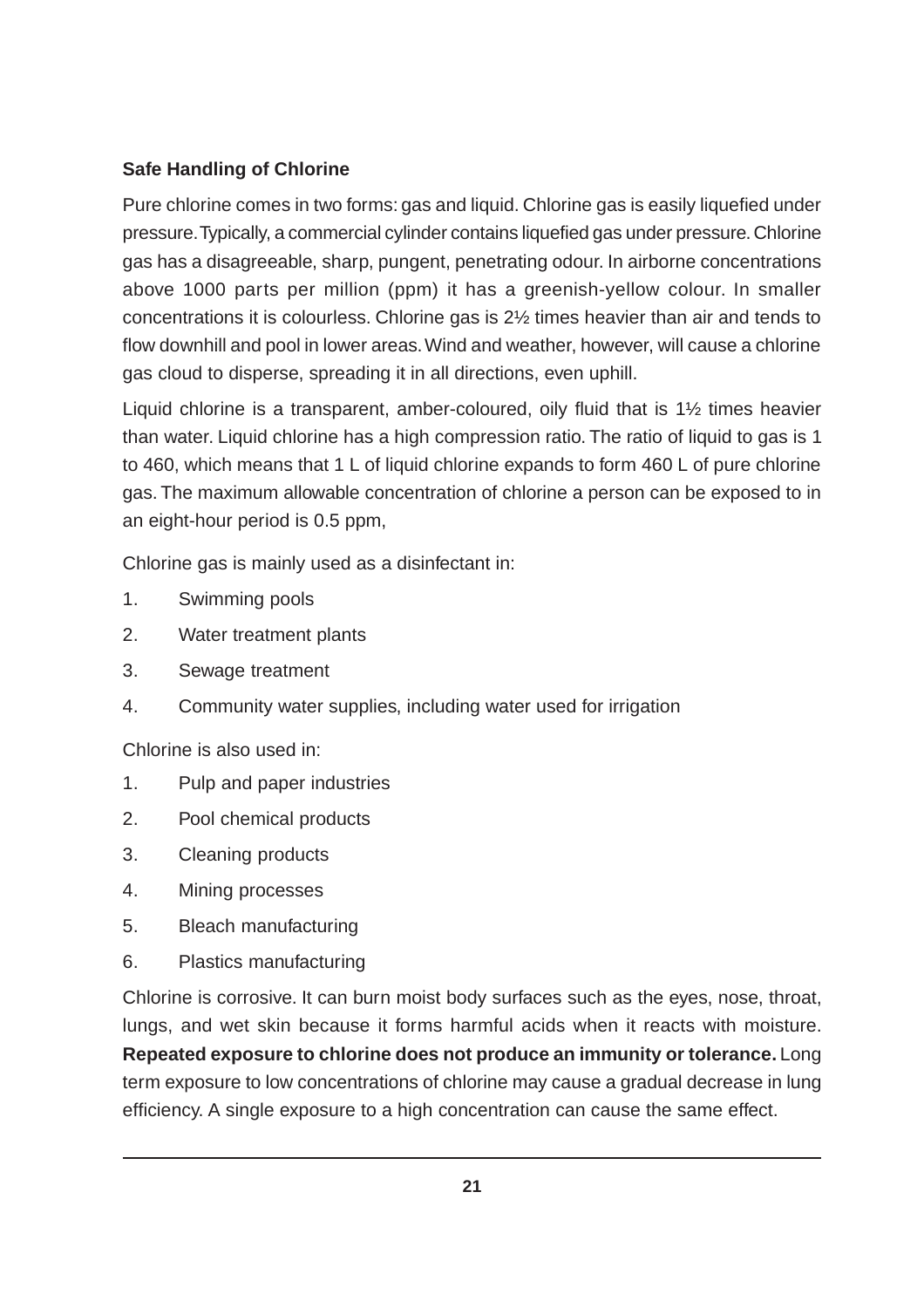# **Toxic Effects of Chlorine**

(Chlorine gas is not visible as a greenish-yellow cloud at concentrations below 1000 ppm)

| <b>Concentration</b> | <b>Effect</b>                                                                                                                                                                       |
|----------------------|-------------------------------------------------------------------------------------------------------------------------------------------------------------------------------------|
| $0.03 - 0.1$ ppm     | Range of odour threshold (many specify this as 0.08<br>ppm)                                                                                                                         |
| $1 - 3$ ppm          | May cause mild irritation of the eyes, nose, and throat                                                                                                                             |
| $3 - 5$ ppm          | Stinging or burning in eyes, nose, and throat; may<br>cause headache, watering eyes, sneezing, cough-<br>ing, breathing difficulty, bloody nose, and blood-<br>tinged sputum        |
| 5 ppm or more        | Severe irritation of the eyes, nose, and respiratory<br>tract                                                                                                                       |
| $14 - 25$ ppm        | May be fatal after 30 minutes of exposure                                                                                                                                           |
| 25 ppm or more       | Immediate breathing difficulty resulting in pulmonary<br>edema (fluid build-up in lungs), possibly causing suf-<br>focation and death 1000 ppm or more Fatal after a<br>few breaths |
| 1000 ppm or more     | Fatal after a few breaths                                                                                                                                                           |

# **Exposure Limits of Chlorine**

| <b>Concentration</b> | <b>Effect</b>                                                                                                                                        |
|----------------------|------------------------------------------------------------------------------------------------------------------------------------------------------|
| $0.5$ ppm            | Maximum allowable concentration averaged over an<br>eight-hour period                                                                                |
| 1 ppm                | Maximum allowable short-term exposure (15 min-<br>utes)                                                                                              |
| 10 ppm or more       | Immediately Dangerous to Life and Health as pub-<br>lished by National Institute for Occupational Safety<br>and Health in the United States (NIOSH). |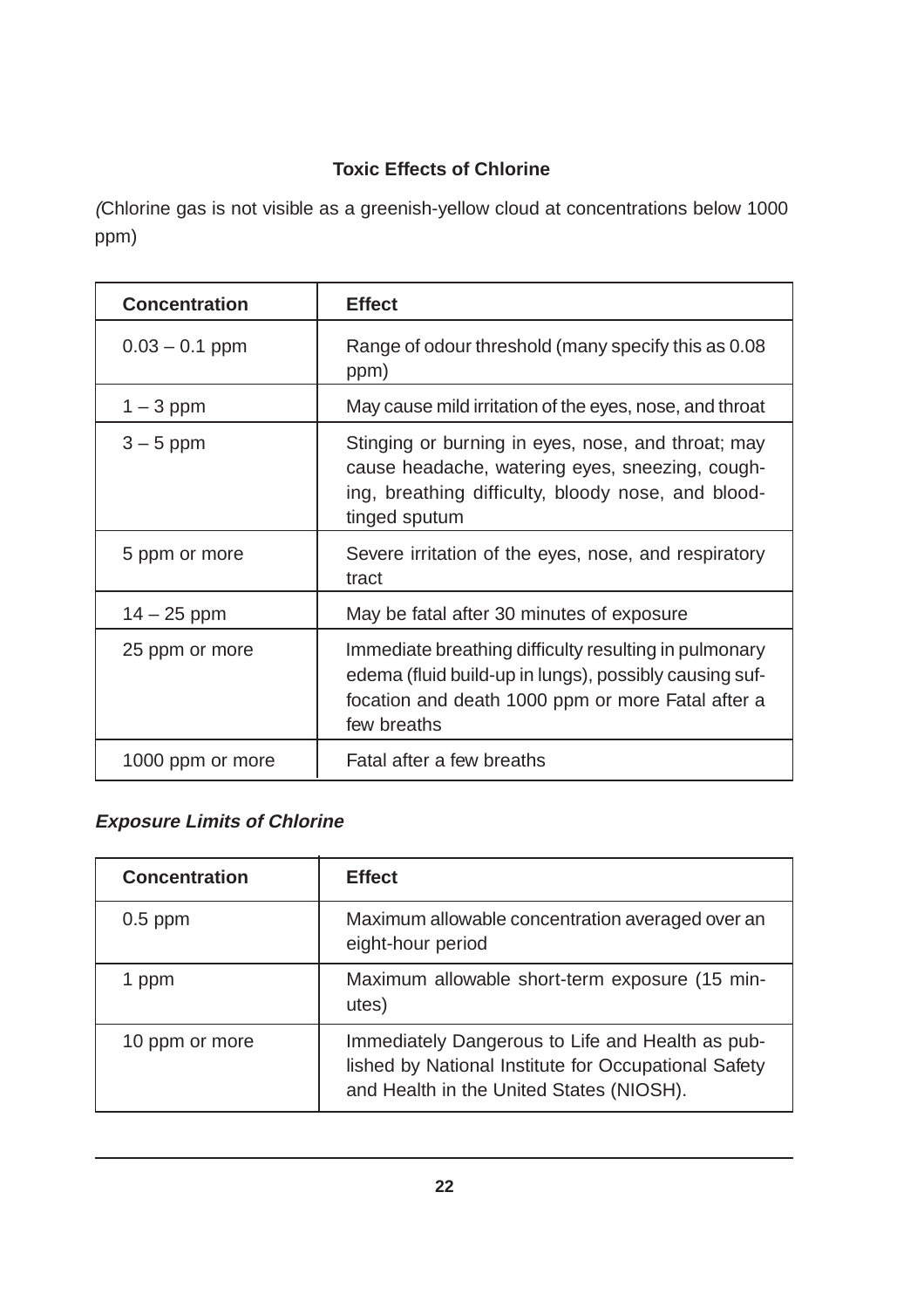# **Handling Chlorine equipment: Changing chlorine cylinders**

- 1. Turn on the light and visually ensure that the room is safe to enter (there may be visible signs of damage).
- 2. Put on appropriate personal protective equipment (be specific about the type of equipment). This procedure requires a respirator other than an escape respirator
- 3. Turn on the exhaust ventilation before entering the room.
- 4. Close the main chlorine container valve.
- 5. Allow the system to purge itself of chlorine. Ensure that the float drops to the bottom of the feed-rate indicator (rotameter). Verify that there is a high vacuum and that the weigh scale reads zero.
- 6. Loosen the chlorinator (auxiliary valve or vacuum regulator) and remove it from the empty cylinder.
- 7. Replace the cylinder cap on the empty chlorine cylinder and remove the cylinder to secured storage.
- 8. Secure the new cylinder into place.
- 9. Remove the protective hood from the new cylinder.
- 10. Ensure that there is no chlorine leaking from the packing gland. Use ammonia vapour from the ammonia test bottle, which contains a strong ammonia solution.
- 11. Ensure that the cylinder valve is closed. **Do not** open the valve yet.
- 12. Remove the cylinder outlet cap and check that the cylinder outlet face is clean and smooth.
- 13. Using a new washer, connect the vacuum regulator or the yoke assembly (be specific for the system in use) to the valve outlet using the supplied wrench only.

**Note:** Never use oil-based material or water to clean the mating surfaces.

- 14. Crack open the chlorine cylinder valve and then quickly close it again. This will let enough chlorine into the lines to charge them. The valve should open with no more than a sharp rap from the heel of your hand. **Never** use a "helper" wrench or a larger wrench than the one supplied. If the valve will not open, carefully loosen the packing gland slightly.
- 15. Check all the connections you have made to ensure there are no leaks. Use the vapour from the ammonia test bottle (see step 10). If a leak is indicated, activate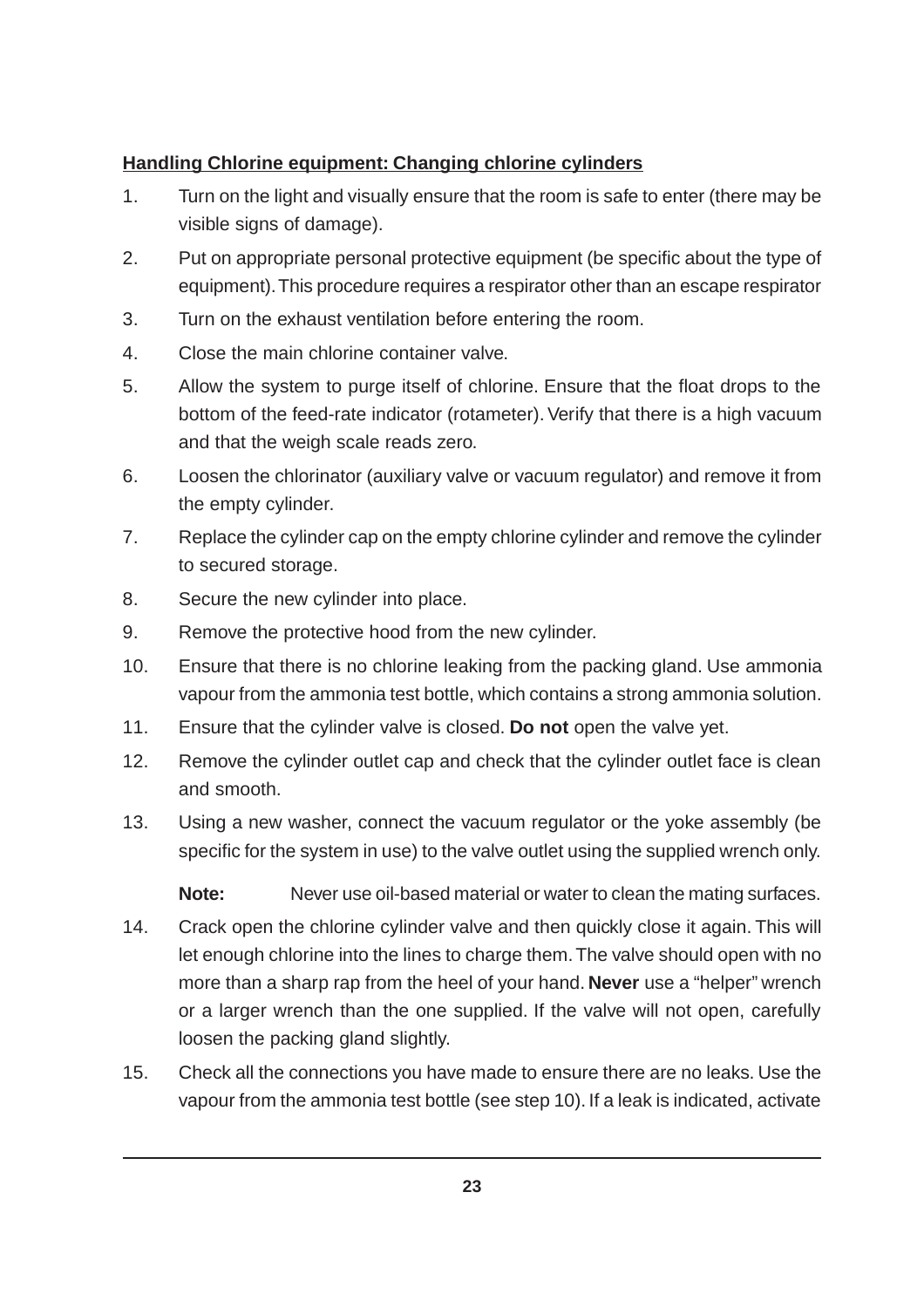the leak control procedure (see paragraph serial 2 in leak detection and control below).

- 16. When no leaks are indicated, open the chlorine cylinder valve no more than half a turn and leave the cylinder wrench on the valve.
- 17. Open any additional system valves (be specific for your facility) and test for leaks as each stage is charged with chlorine.
- 18. Check for leaks again with the ammonia test bottle to be sure that everything is in order.
- 19. Ensure that the alarm system is functioning.
- 20. Turn off the exhaust ventilation and lights and close the door when you leave.
- 21. Remove your respirator and other personal protective equipment.

#### **Chlorine Leak detection and control**

It has two components:

- 1. What to do if a leak is indicated after a cylinder change?
- 2. What to do if the chlorine alarm is activated during routine operation of the system?
	- 1. If the ammonia test indicates a leak after a cylinder change, follow these steps. (Note that the worker will already be wearing a respirator):
	- a) Immediately close the main cylinder valve.
	- b) As long as the monitor reads less than 10 ppm, the cylinder hook-up procedure may be repeated.
	- c) Open (and close) the main cylinder valve and repeat the ammonia test.
	- d) If a leak is still indicated, make a third and final attempt to get a good seal using a new lead washer.
	- e) If the leak cannot be corrected after three attempts, remove the cylinder from service and contact the supplier. Ensure that there is no leak from this cylinder with the main valve closed. A different cylinder must be connected to the chlorination system.
	- f) Leave the chlorine room and remain nearby to restrict access to the room or provide other assistance, as directed, until the chlorine alarm has automatically shut off.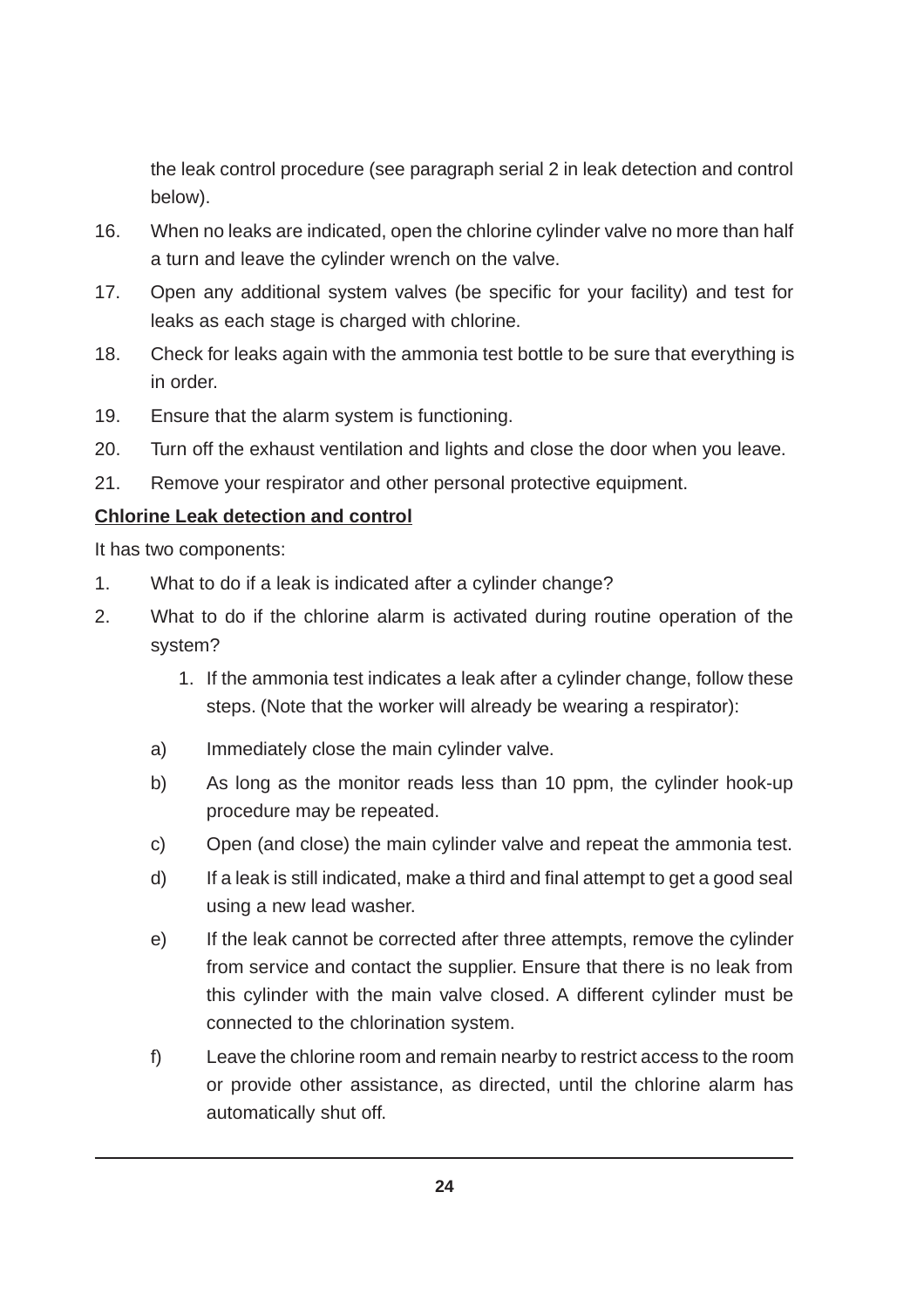- 2. If the chlorine alarm has been activated during routine operation of the system, at least two people must respond. Follow these steps:
	- a) Approach the location cautiously.
	- b) If chlorine gas can be smelled in the open, immediately leave the area and activate full emergency procedures. Do not attempt to turn on the exhaust ventilation.\*
	- c) If there is no smell of chlorine gas outside the room, put on respiratory protection and check the monitor readout.
	- d) If the chlorine concentration is less than 10 ppm:
		- i) Put on the appropriate personal protective equipment.
		- ii) Enter the room and close the main cylinder valve.
		- iii) Turn on the ventilation system and leave the area until the alarm stops.
		- iv) While still wearing the respirator, enter the room after the alarm has stopped, isolate the leak, and perform necessary repairs. Remember that all chlorine lines must be free of oil, grease, and moisture before re-opening the chlorine cylinder.
	- e) If the continuous monitor indicates a chlorine concentration greater than 10 ppm, immediately leave the area and activate full emergency procedures. Do not turn on the ventilation system\* and do not wait downwind of the building for help to arrive.
		- **Note:** Never apply water to a chlorine leak. Moist chlorine is more corrosive than dry chlorine and the leak will worsen rapidly if water is applied to it. Remember also that a chlorine leak never gets better, it always gets worse.

# **Safety in Handling of Corrosive substances such as Acids, Alkalis General Chemicals used in Effluent Treatment:**

- 1. Neutralization / pH correction: Hydrochloric acid, Sodium Hydroxide / Lime
- 2. Coagulant / Settling Aids: Aluminium Sulphate, Ferric Aluminium Sulphate, Ferric Sulphate, Ferric Chloride, these may be independent or in combination with Poly Electrolytes (Polymers).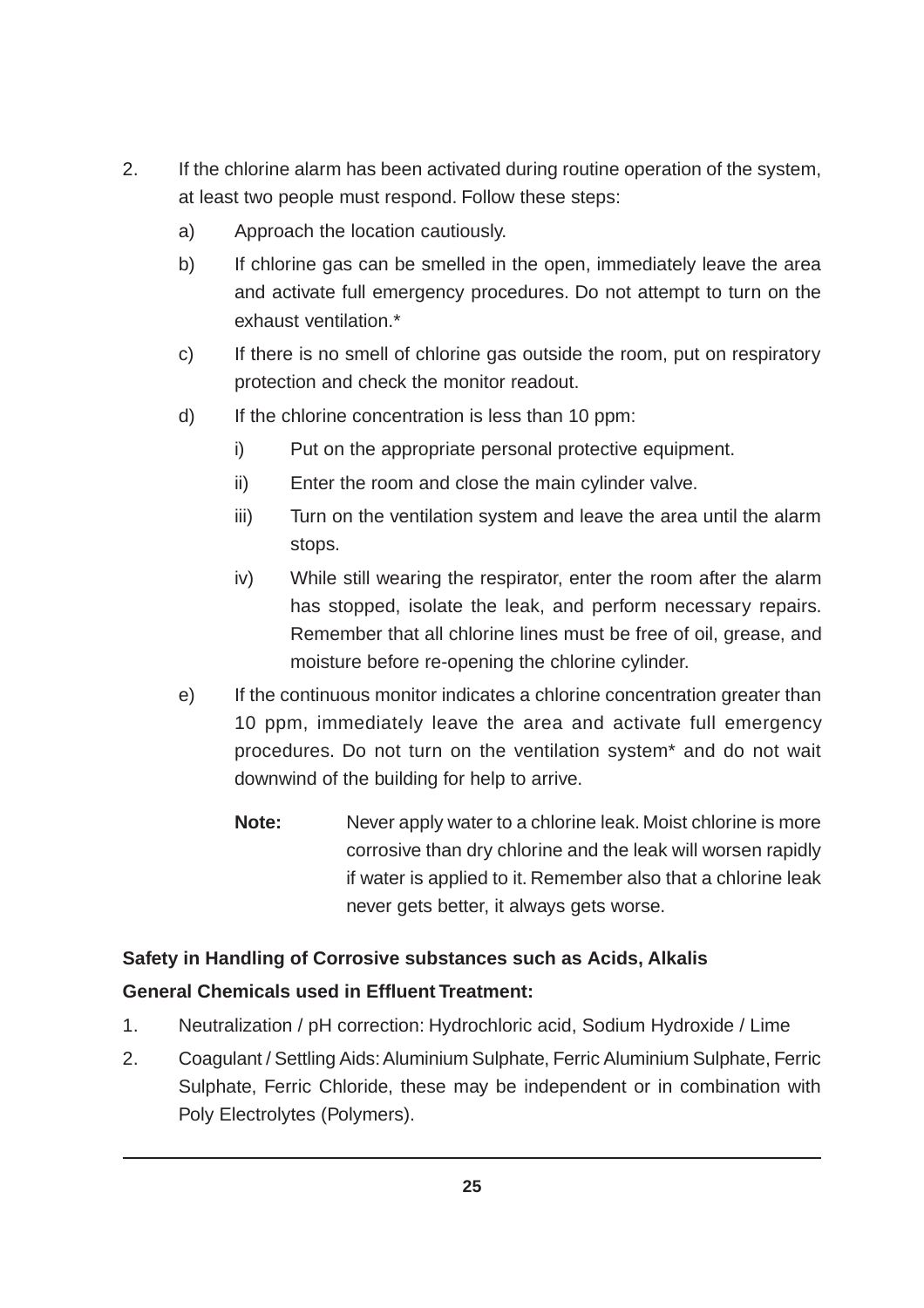- 3. For Specific Ion removal, chemicals required as per chemistry of treatment.
- 4. Nutrients: Urea, Di-ammonium Phosphate
- 5. Disinfectant: Chlorine, Bleaching Powder (Sodium Hypo-chlorite), Ozone
- 6. Adsorption / Absorption: Activated Carbon
- 7. Ion Exchange based on the specific ion to be removed.

# **Few Examples of Corrosive Substances used in ETP**

- 1. Sulphuric acid
- 2. Chromic acid
- 3. Stannic chloride
- 4. Ammonium bi-fluoride
- 5. Bromine
- 6. Ammonium hydroxide

# **General Characteristics of ETP Chemicals**

- 1. Acids and Alkalis fall into the category of Corrosive chemicals. Corrosives are most commonly acids and alkalis, but many other materials can be severely damaging to living tissue.
- 2. Corrosives can cause visible destruction or irreversible alterations at the site of contact. Inhalation of the vapour or mist can cause severe bronchial irritation. Corrosives are particularly damaging to the skin and eyes.
- 3. Certain substances considered non-corrosive in their natural dry state are corrosive when wet such as when in contact with moist skin or mucus membranes. Examples of these materials are lithium chloride, halogen fluorides, and alkyl iodide.
- 4. Sulphuric acid is a very strong dehydrating agent and nitric acid is a strong oxidizing agent. Dehydrating agents can cause severe burns to the eyes due to their affinity for water.

# **Use and Storage of Corrosives**

1. Always store acids separately from bases. Also, store acids in acid storage cabinets away from flammables since many acids are also strong oxidizers.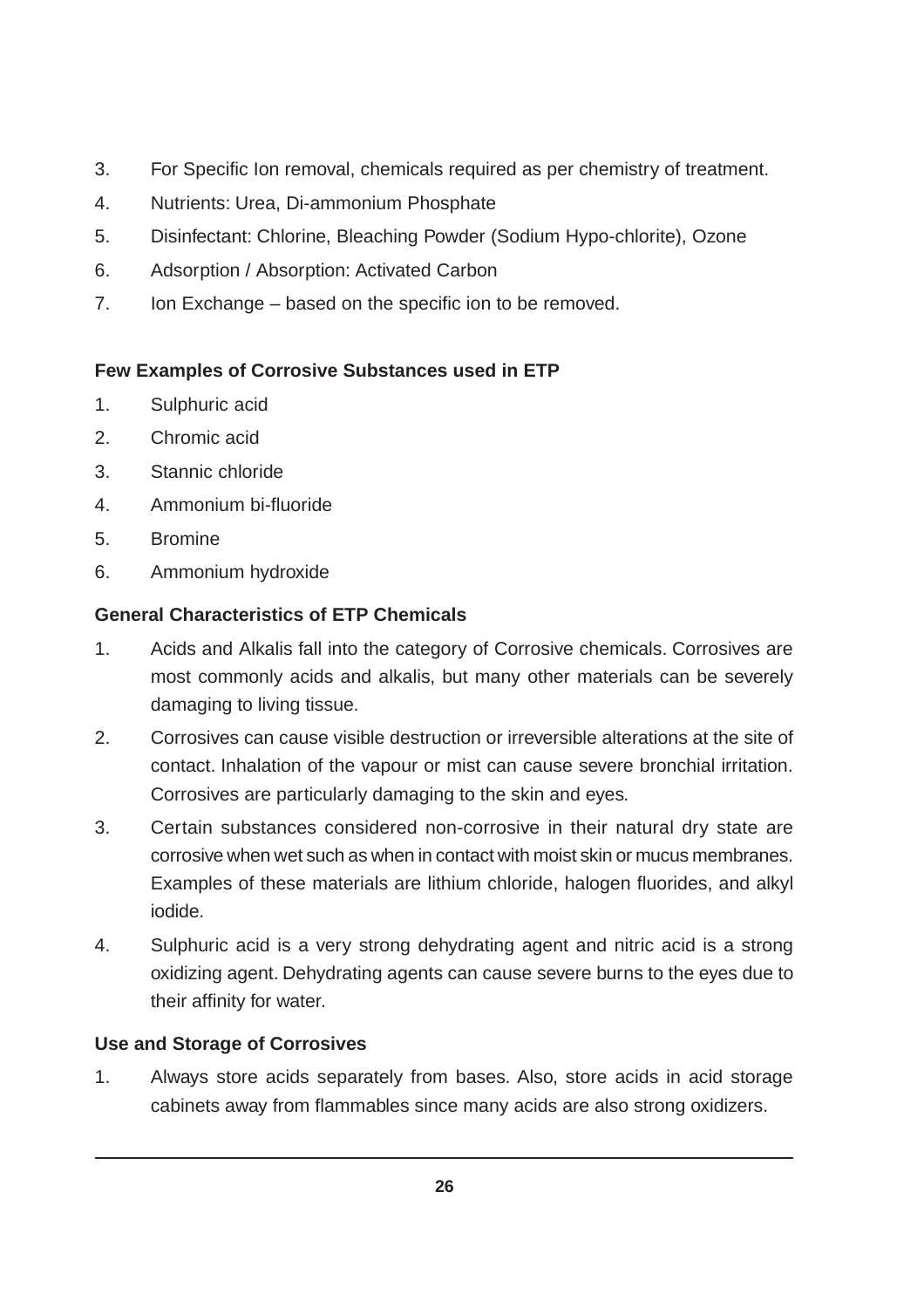- 2. Do not work with corrosives unless an emergency shower and continuous flow eyewash are available.
- 3. Add acid to water, but never add water to acid. This is to prevent splashing from the acid due to the generation of excessive heat as the two substances mix.
- 4. Never store corrosives above eye level. Store on a low shelf or cabinet.
- 5. It is a good practice to store corrosives in a tray or bucket to contain any leakage.
- 6. When possible, purchase corrosives in containers that are coated with a protective plastic film that will minimize the danger to personnel if the container is dropped.
- 7. Store corrosives in a wooden cabinet or one that has a corrosion-resistant lining. Corrosives stored in an ordinary metal cabinet will quickly damage it. If the cabinet supports that hold up the shelves become corroded, the result could be serious. Acids should be stored in acid storage cabinets specially designed to hold them and Nitric acid should be stored in a separate cabinet or compartment

#### **Use and Storage of Hydrofluoric Acid**

- 1. Hydrofluoric acid is extremely hazardous and deserves special mention. Hydrofluoric acid can cause severe burns and inhalation of anhydrous hydrogen fluoride can be fatal. Initial skin contact with hydrofluoric acid may not produce any symptoms.
- 2. Only persons fully trained in the hazards of hydrofluoric acid should use it.
- 3. Always use hydrofluoric acid in a properly functioning fume hood. Be sure to wear personal protective clothing!
- 4. If you suspect that you have come in direct contact with hydrofluoric acid: wash the area with water for at least 15 minutes, remove clothing, and then promptly seek medical attention. If hydrogen fluoride vapours are inhaled, move the people immediately to an uncontaminated atmosphere (if safe to do so), keep the person warm, and seek prompt medical attention.
- 5. Never store hydrofluoric acid in a glass container because it is incompatible with glass.
- 6. Store hydrofluoric acid separately in an acid storage cabinet and keep only that amount necessary in the lab.
- 7. Creams for treatment of hydrofluoric acid exposure are commercially available.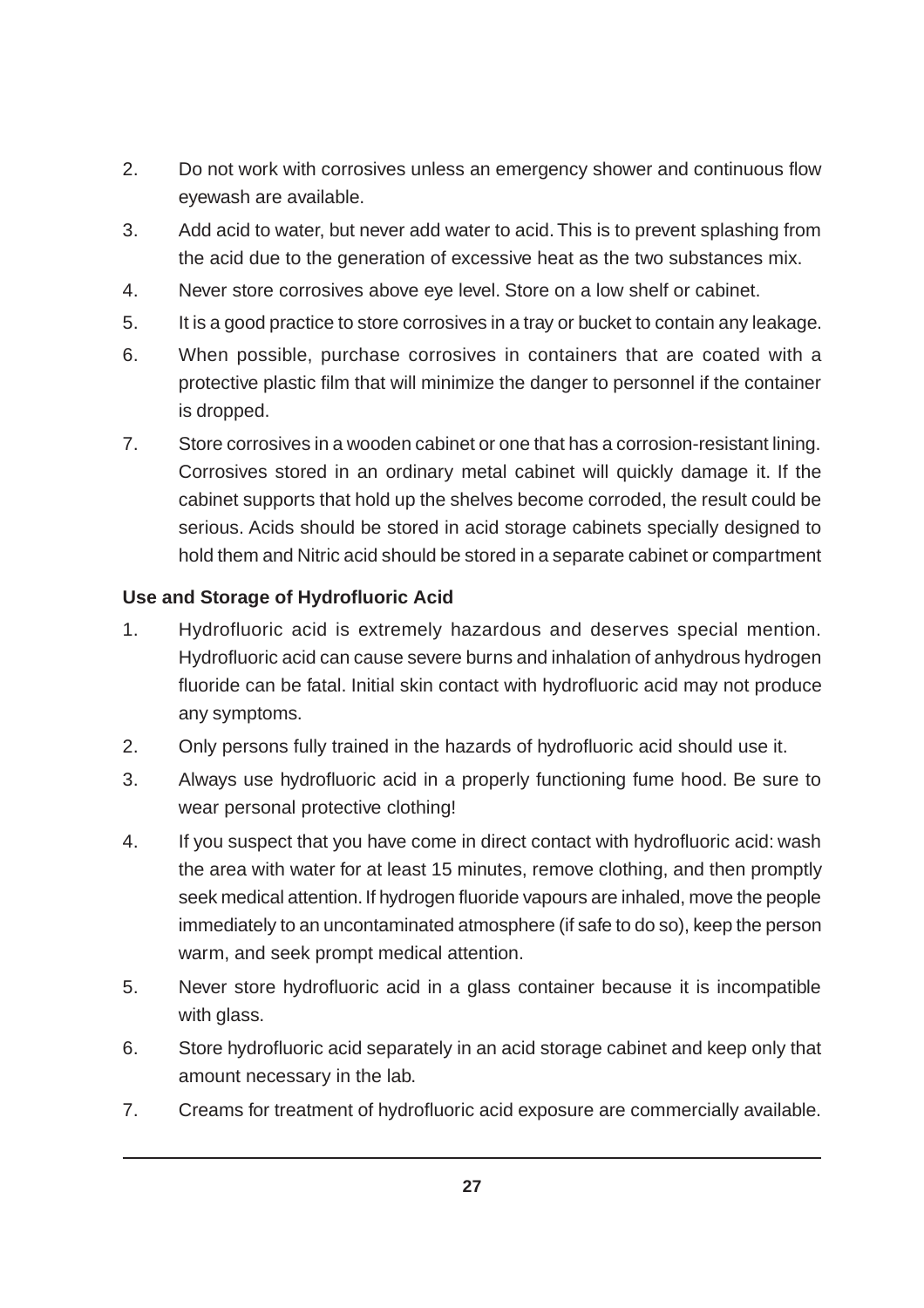#### **Health Hazards Associated with Corrosives:**

- 1. All corrosives possess the property of being severely damaging to living tissues and also attack other materials such as metal.
- 2. Skin contact with alkali metal hydroxides, e.g., sodium hydroxide and potassium hydroxide, is more dangerous than with strong acids. Contact with alkali metal hydroxides normally causes deeper tissue damage because there is less pain than with an acid exposure. The exposed person may not wash it off thoroughly enough or seek prompt medical attention.
- 3. All hydrogen halides (HF, HCl, HBr and HI) are acids that are serious respiratory irritants and also cause severe burns. Hydrofluoric acid is particularly dangerous. At low concentrations, hydrofluoric acid does not immediately show any signs or symptoms upon contact with skin. It may take several hours for the hydrofluoric acid to penetrate the skin before you would notice a burning sensation. However, by this time permanent damage, such as second and third-degree burns with scarring, can result.

| Inhalation          | irritation of mucus membranes, difficulty in breathing, fits<br>of coughing, pulmonary edema                                                                                                 |  |  |  |  |
|---------------------|----------------------------------------------------------------------------------------------------------------------------------------------------------------------------------------------|--|--|--|--|
| Ingestion           | irritation and burning sensation of lips, mouth, and throat;<br>pain in swallowing; swelling of the throat; painful abdominal<br>cramps; vomiting; shock; risk of perforation of the stomach |  |  |  |  |
| <b>Skin Contact</b> | burning, redness and swelling, painful blisters, profound<br>damage to tissues, and with alkalis; a slippery, soapy feeling                                                                  |  |  |  |  |
| Eye Contact         | stinging, watering of eyes, swelling of eyelids, intense pain,<br>ulceration of eyes, loss of eyes or eyesight                                                                               |  |  |  |  |

# **Acute Health Effects**:

# **Chronic Health Effects**

Symptoms associated with a chronic exposure vary greatly depending on the chemical. For example, the chronic effect of hydrochloric acid is damage to the teeth; the chronic effects of hydrofluoric acid are decreased bone density, fluorosis, and anaemia; the chronic effects of sodium hydroxide are unknown.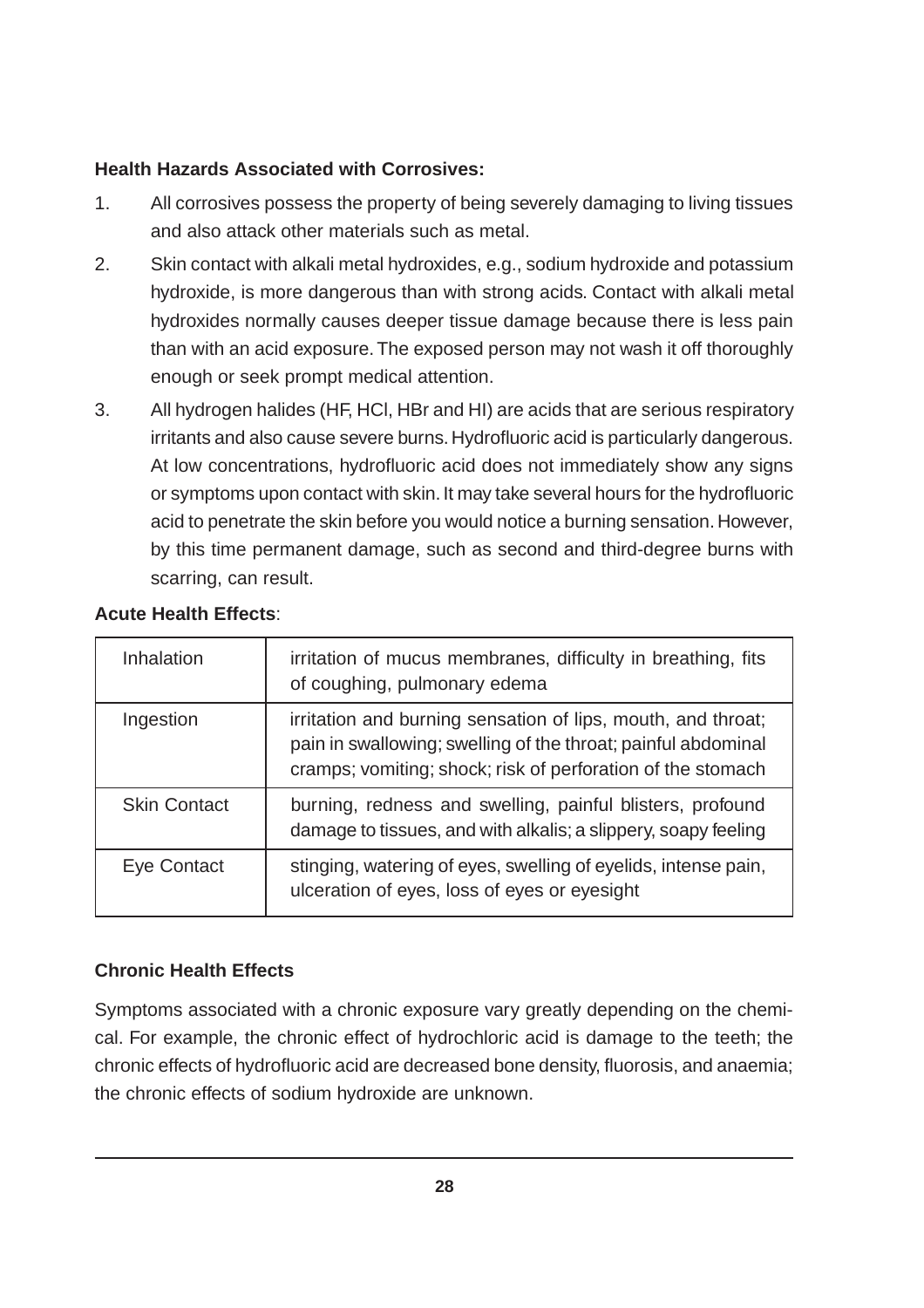# **First Aid:**

| Inhalation          | Remove person from source of contamination if safe to do so.<br>Get medical attention. Keep person warm and quiet and do not<br>leave unattended.                                                                                                                                                                                                                                                                           |
|---------------------|-----------------------------------------------------------------------------------------------------------------------------------------------------------------------------------------------------------------------------------------------------------------------------------------------------------------------------------------------------------------------------------------------------------------------------|
| Ingestion           | Remove person from source of contamination if safe to do so.<br>Get medical attention. Keep person warm and quiet and do not<br>leave unattended.                                                                                                                                                                                                                                                                           |
| <b>Skin Contact</b> | Remove person from source of contamination and take immedi-<br>ately to an emergency shower or source of water. Remove cloth-<br>ing, shoes, socks, and jewellery from affected areas as quickly<br>as possible, cutting them off if necessary. Be careful not to get<br>any chemical on your skin or to inhale the vapours. Flush the<br>affected area with water for a minimum of 15 minutes. Get medi-<br>cal attention. |
| Eye Contact         | Areas as quickly as possible, cutting them off if necessary. Be<br>careful not to get any chemical on your skin or to inhale the<br>vapours. Flush the affected area with water for a minimum of 15<br>minutes. Get medical attention.                                                                                                                                                                                      |
| Eye Contact         | Areas as quickly as possible, cutting them off if necessary. Be<br>careful not to get any chemical on your skin or to inhale the<br>vapours. Flush the affected area with water for a minimum of 15<br>minutes. Get medical attention.                                                                                                                                                                                      |

#### **Personal Protective Equipment**

Always wear the proper gloves when working with acids. Neoprene and rubber gloves are effective against most acids and bases. Polyvinyl chloride (PVC) is also effective for most acids. A rubber coated apron and goggles should also be worn. If splashing is likely to occur, wear a face shield over the goggles. Always use corrosives in a chemical fume hood.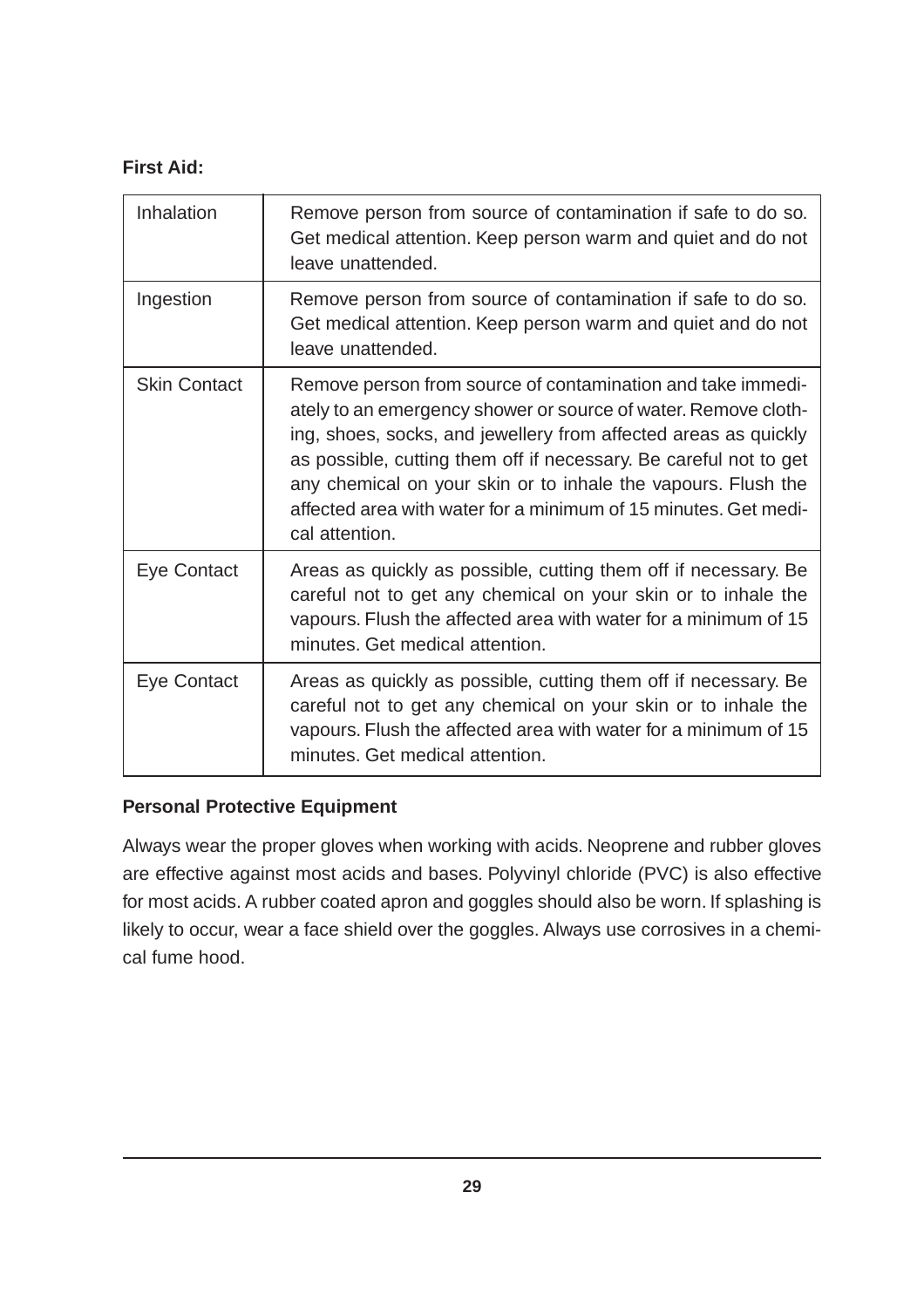# **Plant Performance Monitoring**

The following parameters are an essential part of analysis at the on-site laboratory. The location of sampling and the parameters that are required to be tested for are also given in the table below.

- 1. pH
- 2. Total Solids (TS)
- 3. Suspended Solids (SS)
- 4. Total Dissolved Solids (TDS)
- 5. Biochemical Oxygen Demand (BOD)
- 6. Chemical Oxygen Demand (COD)
- 7. Dissolved Oxygen (DO)
- 8. Temperature
- 9. Chlorine Demand
- 10. Residual Chlorine
- 11. Mixed Liquor Suspended Solids (MLSS)
- 12. Mixed Liquor Volatile Suspended Solids (MLVSS) and Sludge Volume Index (SVI)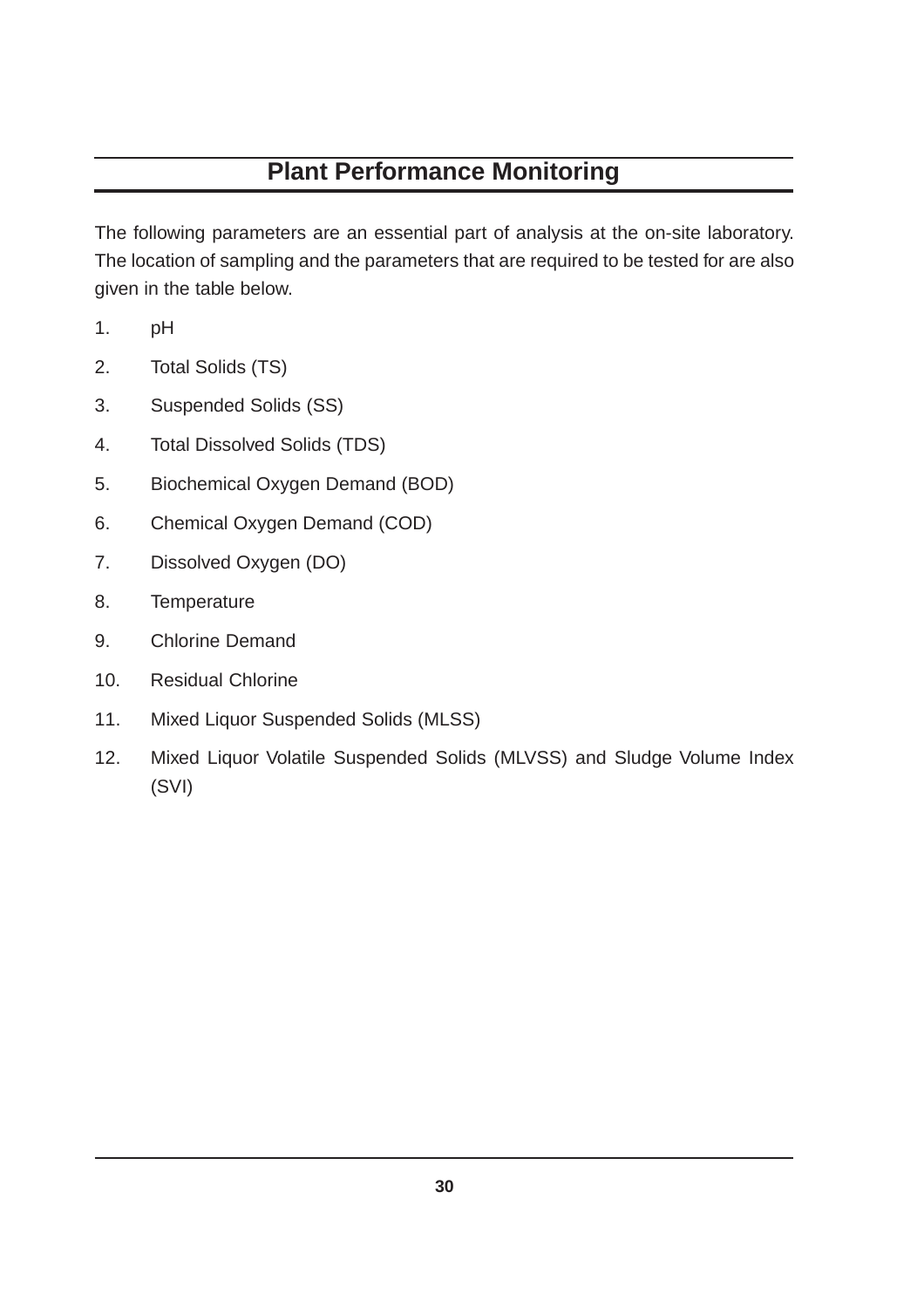| DAILY TESTING SCHEDULE FOR VARIOUS PARAMETERS<br>(1000 & 1600 HOURS) |                                                  |                  |                             |                                            |                               |                             |                                       |
|----------------------------------------------------------------------|--------------------------------------------------|------------------|-----------------------------|--------------------------------------------|-------------------------------|-----------------------------|---------------------------------------|
| TEST / PA-<br><b>RAMETER</b>                                         | <b>INLET TO</b><br><b>RAW</b><br><b>SUMP/EQT</b> | <b>INLET PST</b> | <b>OUTLET</b><br><b>PST</b> | <b>FROM</b><br><b>AERATION</b><br>TANK (S) | <b>INLET TO</b><br><b>SST</b> | <b>OUTLET</b><br><b>SST</b> | <b>FINAL</b><br>DIS-<br><b>CHARGE</b> |
| pH                                                                   | $\checkmark$                                     | $\checkmark$     |                             |                                            |                               |                             | $\checkmark$                          |
| <b>TS</b>                                                            | $\checkmark$                                     |                  |                             |                                            |                               |                             | $\checkmark$                          |
| SS                                                                   | $\checkmark$                                     | $\checkmark$     | $\checkmark$                |                                            | $\checkmark$                  | $\checkmark$                | $\checkmark$                          |
| <b>TDS</b>                                                           | $\checkmark$                                     |                  |                             |                                            |                               | $\checkmark$                | $\checkmark$                          |
| D <sub>0</sub>                                                       | $\checkmark$                                     |                  | $\checkmark$                | $\checkmark$                               |                               |                             | $\checkmark$                          |
| <b>TEMP.</b>                                                         | $\checkmark$                                     |                  |                             | $\checkmark$                               |                               |                             | $\checkmark$                          |
| <b>BOD</b>                                                           | $\checkmark$                                     | $\checkmark$     | $\checkmark$                |                                            | $\checkmark$                  | $\checkmark$                | $\checkmark$                          |
| <b>COD</b>                                                           | $\checkmark$                                     |                  |                             |                                            |                               |                             | $\checkmark$                          |
| <b>0&amp;G</b>                                                       | $\checkmark$                                     | $\checkmark$     |                             |                                            |                               |                             | $\checkmark$                          |
| CI, DEMAND                                                           |                                                  |                  |                             |                                            |                               | $\checkmark$                |                                       |
| RESIDUAL CI,                                                         |                                                  |                  |                             |                                            |                               |                             | $\checkmark$                          |
| <b>MLSS</b>                                                          |                                                  |                  |                             | $\checkmark$                               |                               |                             |                                       |
| <b>MLVSS</b>                                                         |                                                  |                  |                             | $\checkmark$                               |                               |                             |                                       |
| <b>SVI</b>                                                           |                                                  |                  |                             |                                            |                               | <b>SLUDGE</b>               |                                       |
| <b>ANY SPECIFIC</b>                                                  | As required                                      |                  |                             |                                            |                               |                             |                                       |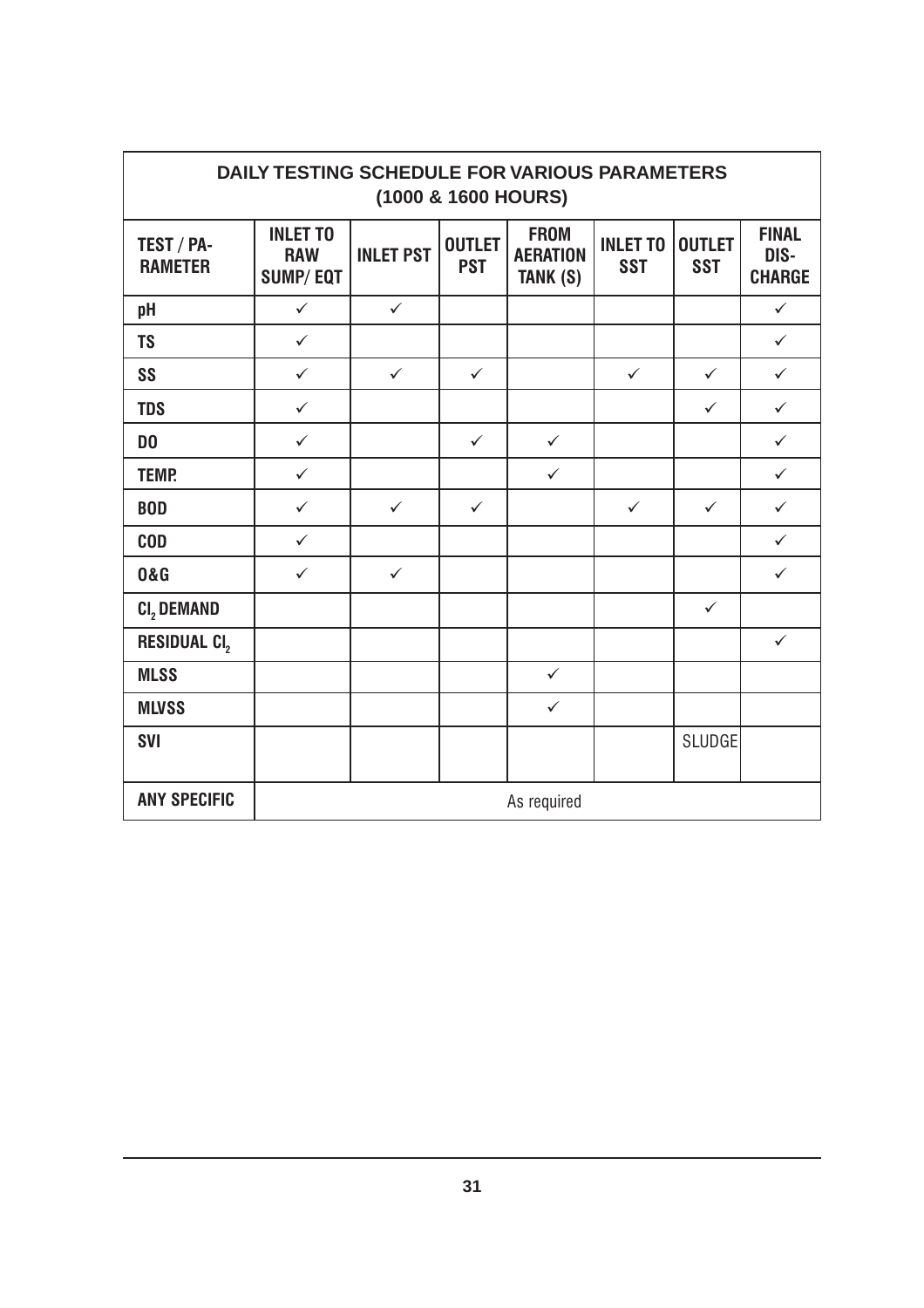# **Guidelines for Record Keeping**

Running Records are required to be kept for various operating machines such as Mechanical Screens, Mechanical Grit Removers, Pumps, Motors, Scrapers, Aerators, Chemical consumption, Chlorine consumption etc. as maintained by the operators and kept at Control Room or duty room of the operators that is closer to the location of the machines.

The records of effluent quality and other laboratory tests are kept in the laboratory as per daily sample collection and testing schedules.

The record with respect to flow need to be maintained by operators as per Table below. The daily log sheet is passed to the Plant Manager on the subsequent day duly signed by the operator in the first shift. All operators shall be responsible to fill up their part of observations and calculations. The Plant Manager shall verify the daily record as well as the calculations and shall be responsible to generate further data using these.

# **It is pertinent to mention that there shall be a requirement of drawing site specific procedures and formats / forms for keeping records. This shall be the responsibility of the Plant Manager.**

| Date / Time | <b>HEAD OVER</b><br>THE NOTCH /<br><b>WEIR</b> | <b>RATE OF</b><br><b>FLOW</b> | <b>AVERAGE</b><br><b>RATE OF</b><br><b>FLOW IN</b><br><b>PAST HOUR</b> | <b>FLOW</b><br><b>QUANTITY</b> |
|-------------|------------------------------------------------|-------------------------------|------------------------------------------------------------------------|--------------------------------|
| $\sqrt{1}$  | m <sup>3</sup>                                 | $m3$ / HOUR                   | $m3$ / HOUR                                                            | m <sup>3</sup>                 |
| 0800-       |                                                |                               |                                                                        |                                |
| 0900        |                                                |                               |                                                                        |                                |
| 1000        |                                                |                               |                                                                        |                                |
| 1100        |                                                |                               |                                                                        |                                |
| 1200        |                                                |                               |                                                                        |                                |
| 1300        |                                                |                               |                                                                        |                                |
| 1400        |                                                |                               |                                                                        |                                |

**Hourly record of Flow as measured / recorded through the Notch/ Weir/ Flow meter:**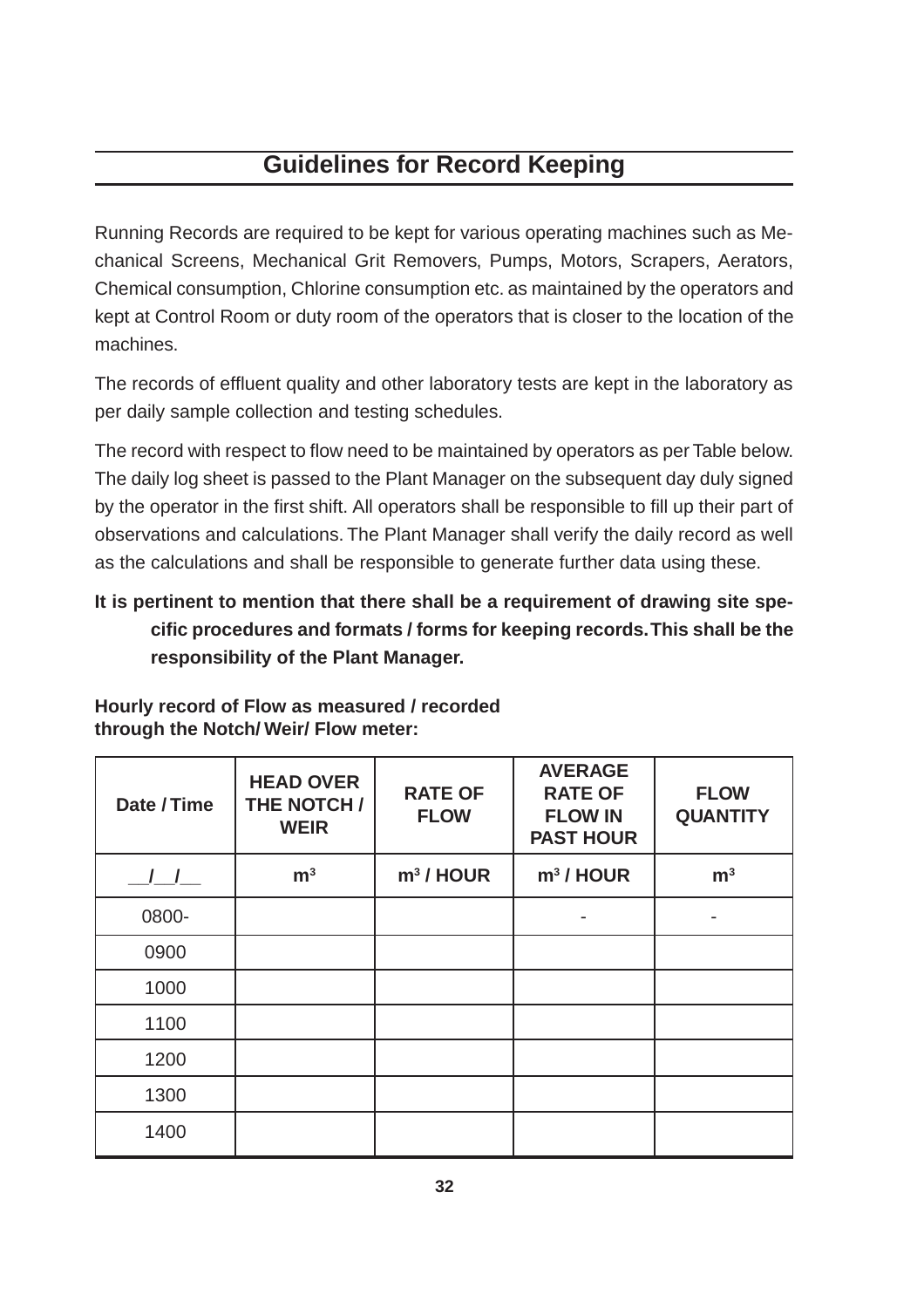| Date / Time                                                                       | <b>HEAD OVER</b><br>THE NOTCH /<br><b>WEIR</b> | <b>RATE OF</b><br><b>FLOW</b> | <b>AVERAGE</b><br><b>RATE OF</b><br><b>FLOW IN</b><br><b>PAST HOUR</b> | <b>FLOW</b><br><b>QUANTITY</b> |
|-----------------------------------------------------------------------------------|------------------------------------------------|-------------------------------|------------------------------------------------------------------------|--------------------------------|
| $\frac{1}{1}$                                                                     | m <sup>3</sup>                                 | $m3$ / HOUR                   | $m3$ / HOUR                                                            | m <sup>3</sup>                 |
| 1500                                                                              |                                                |                               |                                                                        |                                |
| 1600                                                                              |                                                |                               |                                                                        |                                |
| 1700                                                                              |                                                |                               |                                                                        |                                |
| 1800                                                                              |                                                |                               |                                                                        |                                |
| 1900                                                                              |                                                |                               |                                                                        |                                |
| 2000                                                                              |                                                |                               |                                                                        |                                |
| 2100                                                                              |                                                |                               |                                                                        |                                |
| 2200                                                                              |                                                |                               |                                                                        |                                |
| 2300                                                                              |                                                |                               |                                                                        |                                |
| 2400                                                                              |                                                |                               |                                                                        |                                |
| 0100                                                                              |                                                |                               |                                                                        |                                |
| 0200                                                                              |                                                |                               |                                                                        |                                |
| 0300                                                                              |                                                |                               |                                                                        |                                |
| 0400                                                                              |                                                |                               |                                                                        |                                |
| 0500                                                                              |                                                |                               |                                                                        |                                |
| 0600                                                                              |                                                |                               |                                                                        |                                |
| 0700                                                                              |                                                |                               |                                                                        |                                |
| 0800                                                                              |                                                |                               |                                                                        |                                |
| Total flow in the past 24 hour;<br>0800 hrs on October 14 to 0800 on Oct 15, 2004 | $\Sigma =$                                     |                               |                                                                        |                                |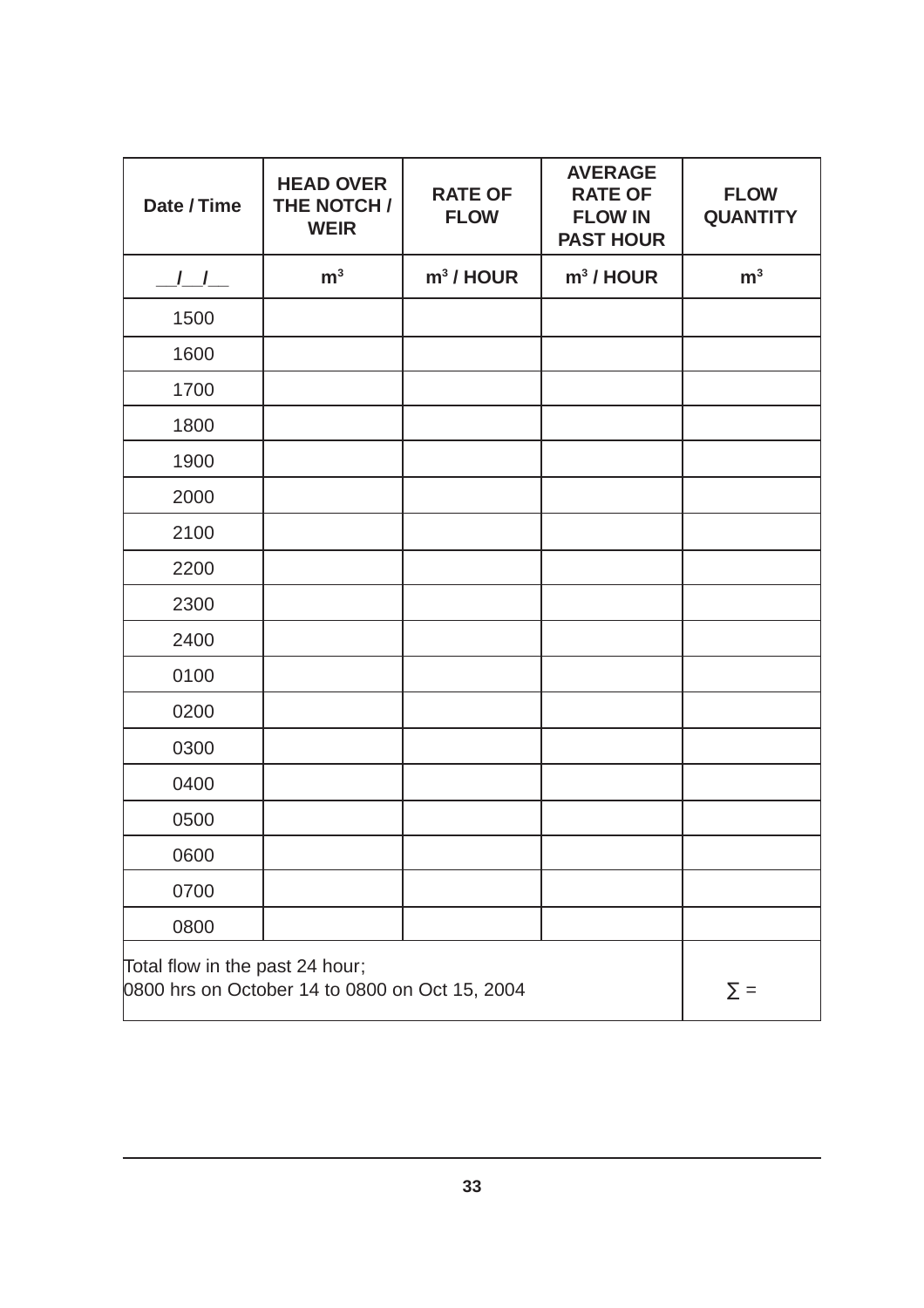# **Computations of daily figures for the System:**

| Date / Month /<br>Year | <b>Daily</b><br><b>Flow</b> | <b>BOD</b> | Raw<br><b>Effluent</b><br><b>SS</b> | <b>BOD</b> | <b>Treated</b><br><b>Effluent</b><br><b>SS</b> | Organic<br>load<br>removed | <b>SS</b><br>passed<br>into<br>outfall |
|------------------------|-----------------------------|------------|-------------------------------------|------------|------------------------------------------------|----------------------------|----------------------------------------|
|                        | $m^3$ /day                  | mg/L       | mg/L                                | mg/L       | mg/L                                           | Kg/day                     | Kg/day                                 |
|                        |                             |            |                                     |            |                                                |                            |                                        |
|                        |                             |            |                                     |            |                                                |                            |                                        |
|                        |                             |            |                                     |            |                                                |                            |                                        |
|                        |                             |            |                                     |            |                                                |                            |                                        |
|                        |                             |            |                                     |            |                                                |                            |                                        |
|                        |                             |            |                                     |            |                                                |                            |                                        |

# **Record of consumption of Electricity from the Energy meter:**

| <b>Date</b>         | <b>Energy Meter</b><br><b>Reading At</b><br>0800 Hours<br><b>Daily</b> | <b>Energy</b><br><b>Consumed In</b><br>Past 24 Hours | Rate / Unit Of<br><b>Energy</b> | <b>Energy</b><br><b>Expenses</b><br>Per Day |
|---------------------|------------------------------------------------------------------------|------------------------------------------------------|---------------------------------|---------------------------------------------|
|                     | <b>KHW</b>                                                             | <b>KHW</b>                                           | Rs.                             | Rs.                                         |
|                     |                                                                        |                                                      |                                 |                                             |
|                     |                                                                        |                                                      |                                 |                                             |
|                     |                                                                        |                                                      |                                 |                                             |
|                     |                                                                        |                                                      |                                 |                                             |
|                     |                                                                        |                                                      |                                 |                                             |
|                     |                                                                        |                                                      |                                 |                                             |
|                     |                                                                        |                                                      |                                 |                                             |
| Total for the month |                                                                        | Units. $\Sigma =$                                    |                                 | $Rs. \Sigma =$                              |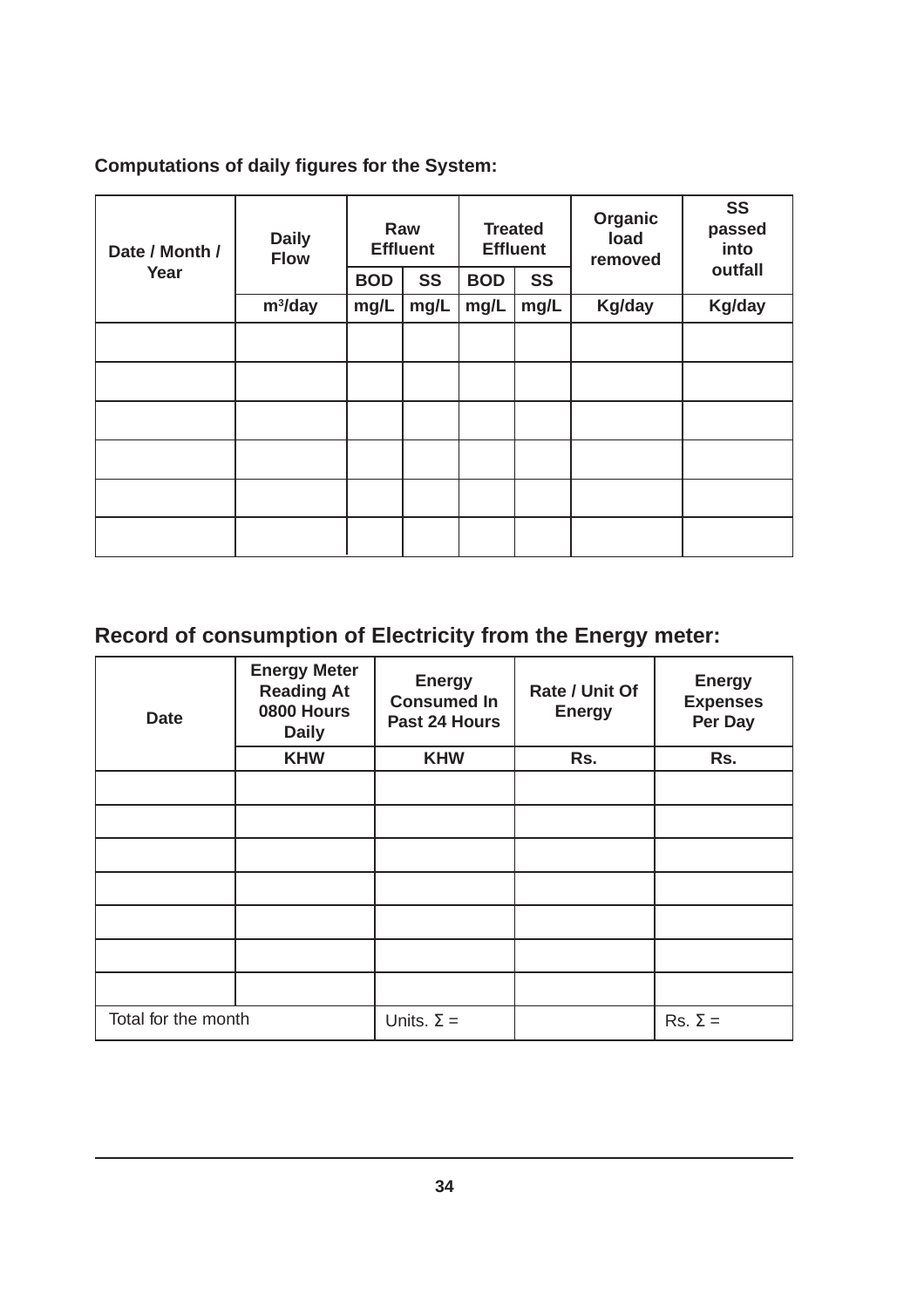**Record of Chemicals / Spares Consumption:**

|             | <b>NAME OF THE CHEMICAL / SPARES: Alum OR Bearing</b> |                         |                             |                                   |                                      |  |  |
|-------------|-------------------------------------------------------|-------------------------|-----------------------------|-----------------------------------|--------------------------------------|--|--|
| <b>Date</b> | Quantity<br><b>Procured</b>                           | Rate<br><b>Procured</b> | Quantity<br><b>Consumed</b> | <b>Balance in</b><br><b>Stock</b> | <b>Cost of</b><br><b>Consumption</b> |  |  |
|             | Kg./Ltrs.                                             | Rs./Kg./Ltr.            | Kg./Ltrs.                   | Kg./Ltrs.                         | Rs.                                  |  |  |
|             |                                                       |                         |                             |                                   |                                      |  |  |
|             |                                                       |                         |                             |                                   |                                      |  |  |
|             |                                                       |                         |                             |                                   |                                      |  |  |
|             |                                                       |                         |                             |                                   |                                      |  |  |
|             |                                                       |                         |                             |                                   |                                      |  |  |
|             |                                                       |                         |                             |                                   |                                      |  |  |
|             |                                                       |                         |                             |                                   |                                      |  |  |
|             | Total for the month                                   |                         | Units. $\Sigma =$           |                                   | $Rs. \Sigma =$                       |  |  |

**This record has to be prepared using a page for each chemical.**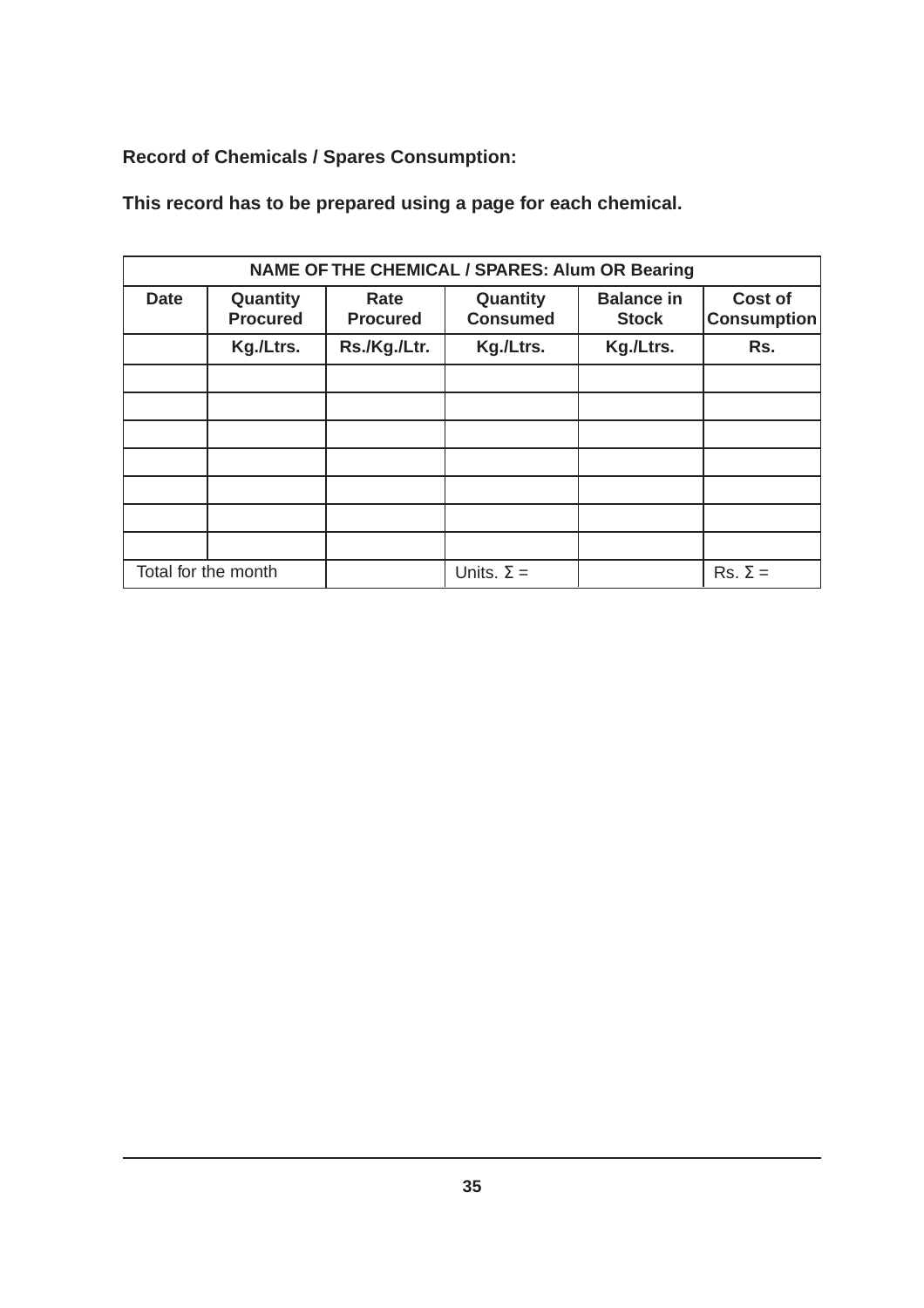# **Record of monthly Expenses:**

| <b>HEAD</b>                                      | <b>ITEM</b>                                                   | <b>EXPENSES</b><br><b>DURING</b><br><b>THE MONTH</b> | <b>EXPENSES IN</b><br>THE PAST<br><b>MONTH</b> | <b>PROJECTIONS</b><br><b>FOR THE</b><br><b>NEXT MONTH</b> |
|--------------------------------------------------|---------------------------------------------------------------|------------------------------------------------------|------------------------------------------------|-----------------------------------------------------------|
|                                                  |                                                               | Rs.                                                  | Rs.                                            | Rs.                                                       |
| <b>STAFF</b>                                     | <b>SALARIES</b>                                               |                                                      |                                                |                                                           |
|                                                  | <b>CONVEYANCE</b>                                             |                                                      |                                                |                                                           |
|                                                  | <b>TRAVEL</b>                                                 |                                                      |                                                |                                                           |
|                                                  | PF BY EMPLOYER                                                |                                                      |                                                |                                                           |
|                                                  | <b>ESIS BY EMPLOYER</b>                                       |                                                      |                                                |                                                           |
|                                                  | <b>ARREARS OF WAGES</b>                                       |                                                      |                                                |                                                           |
|                                                  | <b>TOTAL</b>                                                  |                                                      |                                                |                                                           |
| <b>VEHICLES/</b>                                 | <b>FUEL</b>                                                   |                                                      |                                                |                                                           |
| <b>TRUCKS</b>                                    | <b>REPAIRS FROM</b><br><b>TRADE</b>                           |                                                      |                                                |                                                           |
|                                                  | <b>MAINTENANCE</b><br><b>SPARES</b>                           |                                                      |                                                |                                                           |
|                                                  | <b>TOTAL</b>                                                  |                                                      |                                                |                                                           |
| PLANT MACHINES/<br>EQUIPMENT /<br>PIPES / VALVES | <b>SPARES FOR</b><br><b>REPAIRS TO</b><br><b>INSTALLATION</b> |                                                      |                                                |                                                           |
|                                                  | MAINTENANCE FUEL /<br>OILS / GREASES/                         |                                                      |                                                |                                                           |
|                                                  | CIVIL / GARDENING                                             |                                                      |                                                |                                                           |
|                                                  | <b>RENEWALS</b>                                               |                                                      |                                                |                                                           |
|                                                  | <b>FROM TRADE</b>                                             |                                                      |                                                |                                                           |
|                                                  | <b>HIRING</b>                                                 |                                                      |                                                |                                                           |
|                                                  | <b>TRANSPORTATION</b>                                         |                                                      |                                                |                                                           |
|                                                  | <b>TOTAL</b>                                                  |                                                      |                                                |                                                           |
| <b>EFFLUENT</b>                                  | <b>STOCK CHEMICALS</b>                                        |                                                      |                                                |                                                           |
| <b>TREATMENT</b>                                 | <b>CHLORINE</b>                                               |                                                      |                                                |                                                           |
|                                                  | <b>TOTAL</b>                                                  |                                                      |                                                |                                                           |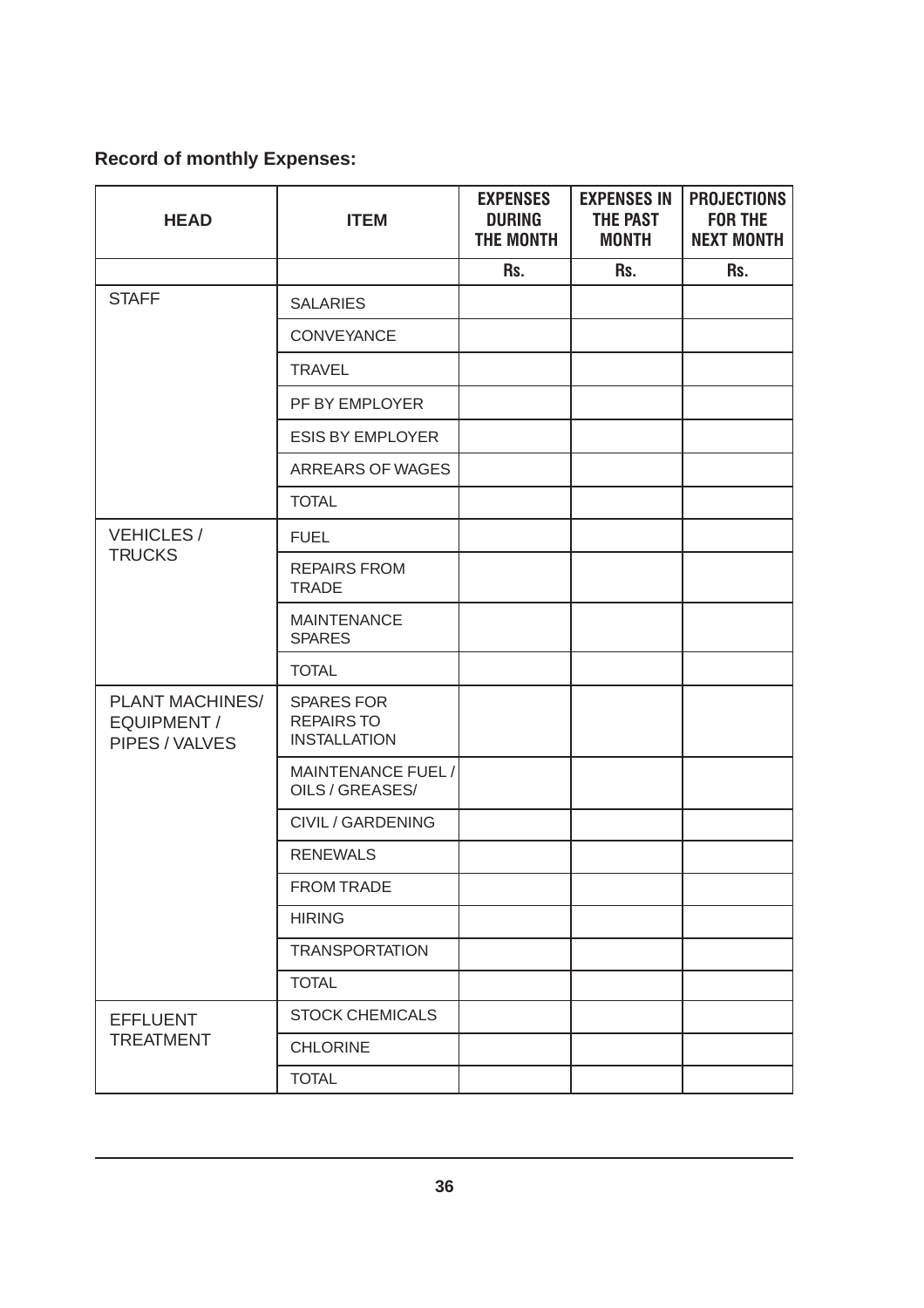| <b>HEAD</b>          | <b>ITEM</b>                                              | <b>EXPENSES</b><br><b>DURING</b><br><b>THE MONTH</b> | <b>EXPENSES IN</b><br><b>THE PAST</b><br><b>MONTH</b> | <b>PROJECTIONS</b><br><b>FOR THE</b><br><b>NEXT MONTH</b> |
|----------------------|----------------------------------------------------------|------------------------------------------------------|-------------------------------------------------------|-----------------------------------------------------------|
|                      |                                                          | Rs.                                                  | Rs.                                                   | Rs.                                                       |
| <b>LABORATORY</b>    | <b>CHEMICALS &amp;</b><br><b>REAGENTS</b>                |                                                      |                                                       |                                                           |
|                      | <b>EQUIPMENT</b>                                         |                                                      |                                                       |                                                           |
|                      | <b>INSTRUMENTS</b>                                       |                                                      |                                                       |                                                           |
|                      | <b>GLASSWARE</b>                                         |                                                      |                                                       |                                                           |
|                      | <b>ENERGY</b>                                            |                                                      |                                                       |                                                           |
|                      | <b>FUEL</b>                                              |                                                      |                                                       |                                                           |
|                      | <b>TOTAL</b>                                             |                                                      |                                                       |                                                           |
| <b>ENTERTAINMENT</b> | <b>PLANT VISITS</b>                                      |                                                      |                                                       |                                                           |
|                      | OFF PLANT                                                |                                                      |                                                       |                                                           |
|                      | <b>TOTAL</b>                                             |                                                      |                                                       |                                                           |
| <b>MISCELLANEOUS</b> | <b>SUNDRY PAYOFFS</b>                                    |                                                      |                                                       |                                                           |
|                      | <b>SUNDRY GIFTS</b>                                      |                                                      |                                                       |                                                           |
|                      | <b>TOTAL</b>                                             |                                                      |                                                       |                                                           |
| <b>ANY OTHER</b>     |                                                          |                                                      |                                                       |                                                           |
|                      | <b>GRAND TOTAL</b>                                       |                                                      |                                                       |                                                           |
|                      | <b>FLOW TREATED</b><br><b>DURING THE</b><br><b>MONTH</b> |                                                      |                                                       |                                                           |
|                      | <b>COST OF</b><br>TREATMENT/CUM                          |                                                      |                                                       |                                                           |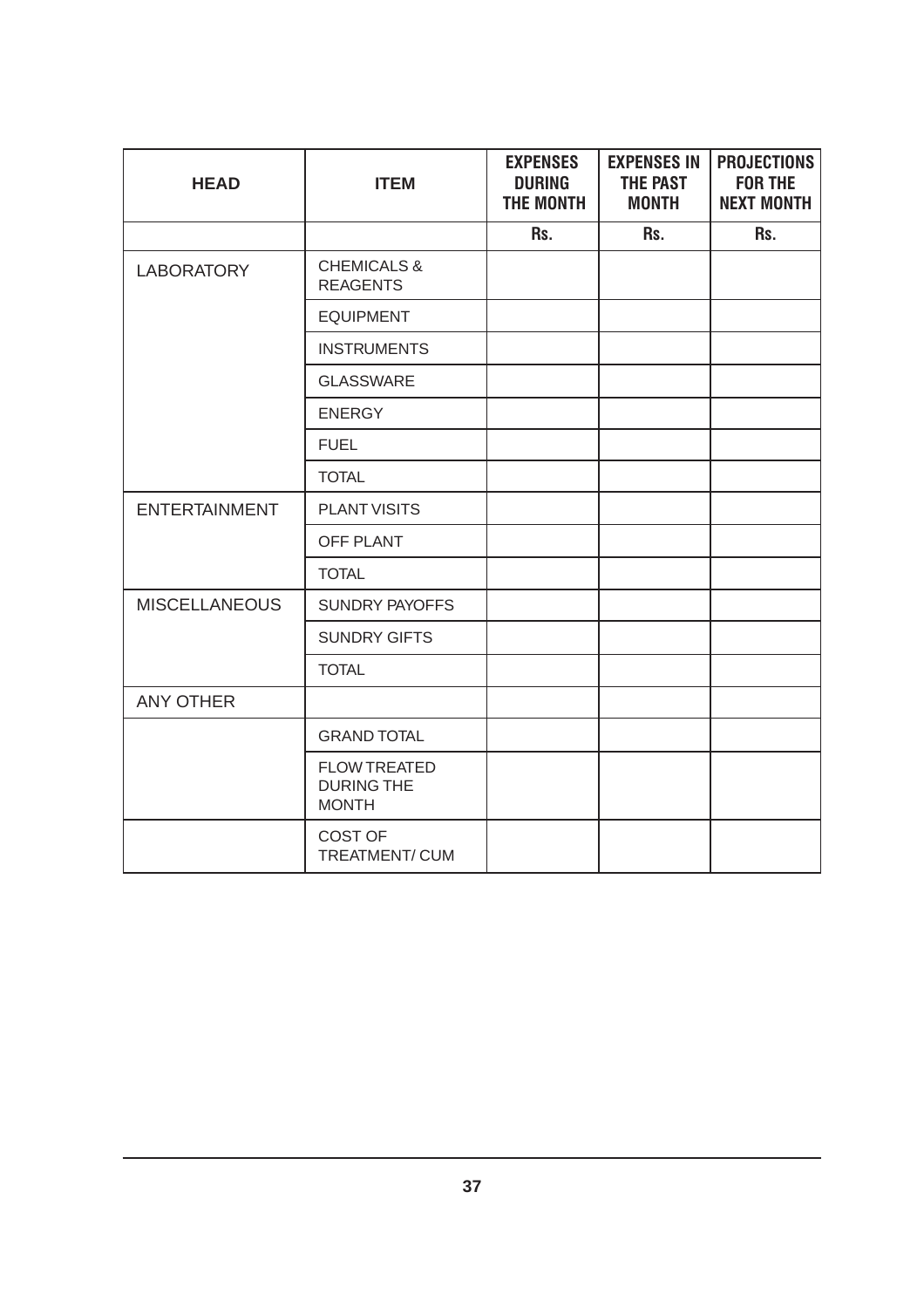# **Criteria for appointing Operation & Maintenance Agency**

A well-designed ETP may not perform if it is not operated properly. However, as ETP operation is a skilled job requiring expertise in environmental engineering, environmental sciences, mechanical electrical trades, laboratory analysis, and trouble shooting, it may not be possible to undertake ETP operation in-house. Hence, many a times ETP operation is outsourced. Listed below are essential criteria for selecting ETP operating agency:

#### **Statutory registrations & clearance certificates - MUST**

- 1. Recognized Environmental Laboratory u/s.12 of the Environment (Protection) Act, 1986 approved by Ministry of Environment & Forests, Govt. of India, New Delhi
- 2. Provident Fund
- 3. Employee State Insurance Scheme
- 4. Sales Tax
- 5. Central Excise for Service Tax
- 6. Income Tax PAN No.
- 7. Works Contract Tax
- 8. Maharashtra Jeevan Pradhikaran Contractor for Rs.50 lakhs; or Contract value whichever is less
- 9. Electrical Contractor for Rs.25 lakhs; or 50% Tender Value whichever is less
- 10. Public Works Department for Rs.300 lakhs; or Tender Value whichever is less
- 11. Should have the documented capability to run courses for training of various trades and personnel employed for the operation and maintenance of the STP / ETP Installation, showing details of various courses run by him in the past for own as well as industrial clients.
- 12. Tax Clearance Certificates in respect of above wherever applicable